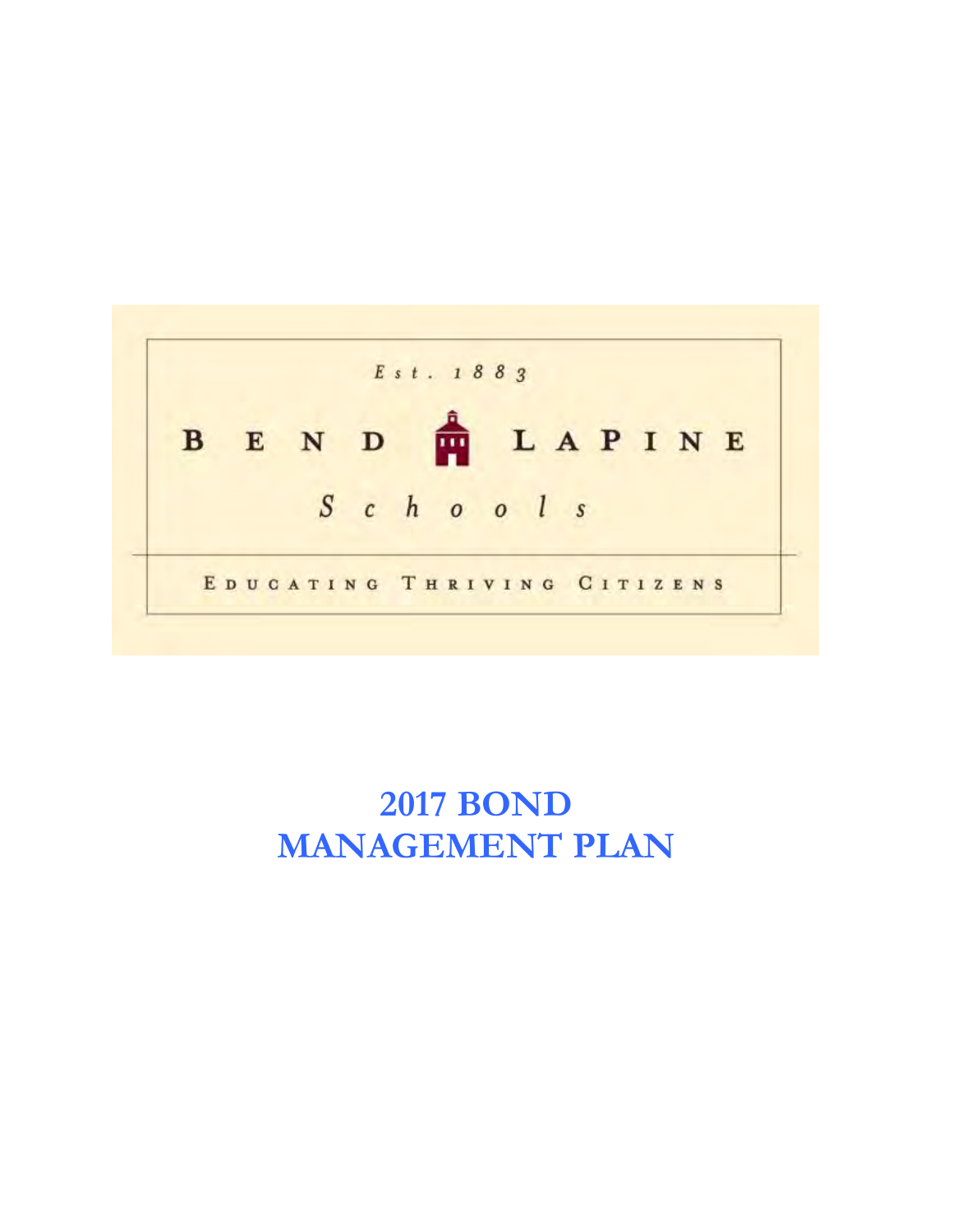# *2017 BOND MANAGEMENT PLAN TABLE OF CONTENTS*

INTRODUCTION

DISTRICT VISION AND GOALS

PROJECT MASTER LIST

BID PACKAGES

OTHER BOND PROJECTS

PROJECT MASTER SCHEDULE

GLOSSARY OF TERMS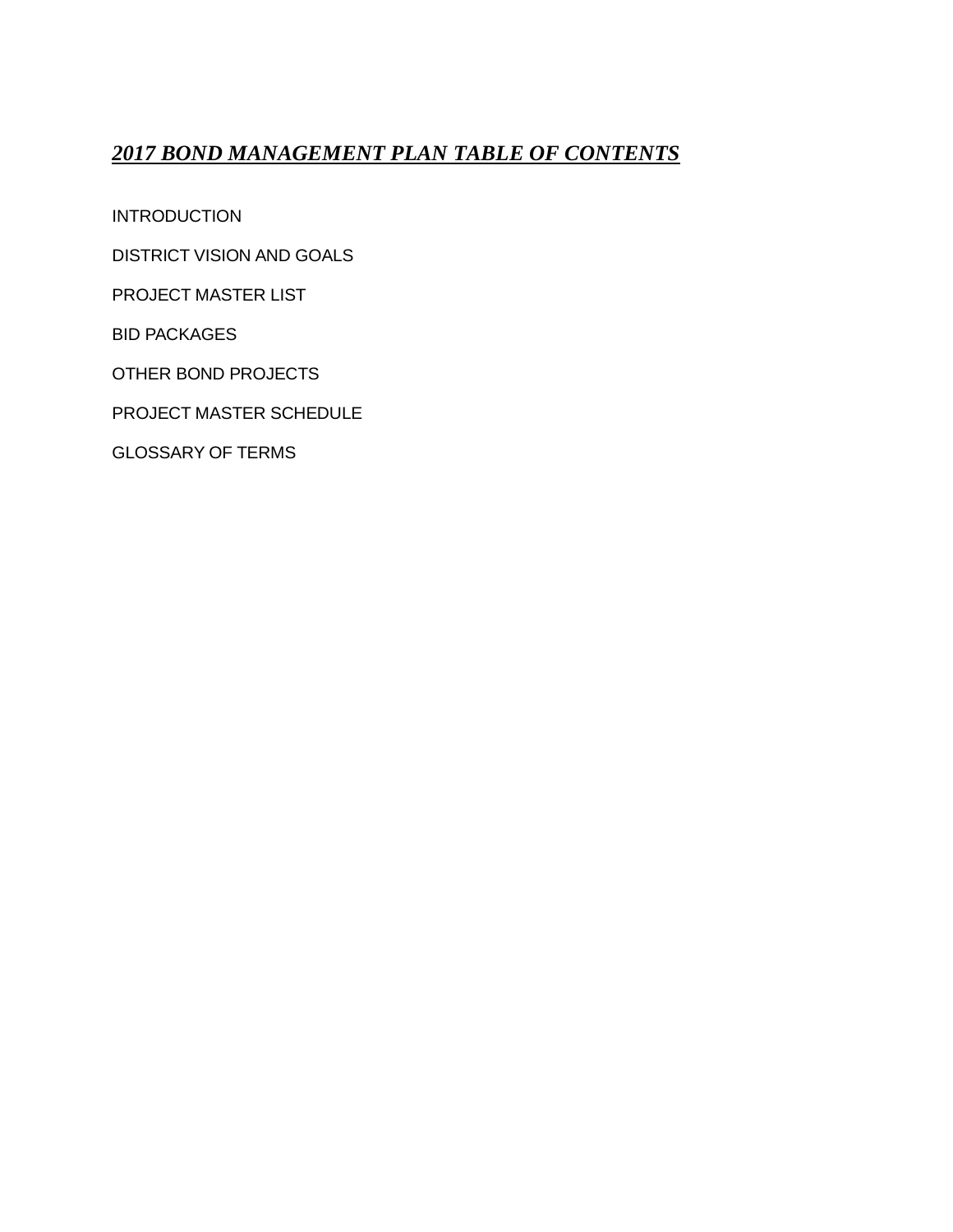# *INTRODUCTION*

In an effort to carry out its mission, Bend-La Pine Schools (District) regularly engages in longrange planning efforts to ensure exceptional educational facilities are provided and maintained. In November 2015, the District began a new school planning process to update the 2012 Sites and Facilities Plan and plan for growth through 2035. Long-range, consensus based, planning efforts have proven to result in decisions that are guided by the best available information, that are consistent with the District's purpose, mission, and core values, and that are supported by the community. In December 2016, the Site and Facilities Plan was finalized. This Bond Management Plan encompasses the 159 projects deemed necessary for the forecasted enrollment growth and preservation of our aging facilities.

The District will provide Construction Management Services for the Bond Program passed by the voters on May 16, 2017. These services will be administered by the Facilities Development Office located at 520 NW Wall Street, Room 330, Bend, Oregon, 97703.

This Management Plan describes the projects, including current project scope, budgets, and preliminary schedules. The Management Plan provides the District with a viable tool for the successful implementation and delivery of each project within the available resources, known constraints and expressed objectives.

Bid Packages have been developed by identifying stand-alone projects and combining individual projects. By combining multiple projects into one bid package, building renovations can be designed and issued on one set of construction documents in lieu of multiple small projects. In effect, the cost of procuring architectural and consultants services, building permits, special inspections, printing and distribution of bid documents on individual projects will be significantly reduced.

## **The Bond Management Plan includes:**

#### **District Vision and Goals**

o District goals, core values, and objectives

#### **Project Master List**

o Identifies projects and timelines in alpha order

#### **Bid Packages**

o Identifies projects grouped for cost effectiveness

#### **Other Bond Projects**

o Identifies projects not included in bid packages

#### **Project Master Schedule**

o Detailed proposed schedule for all projects

#### **Glossary of Budget Terms**

o Describes Terms used in compiling bid package budgets and schedules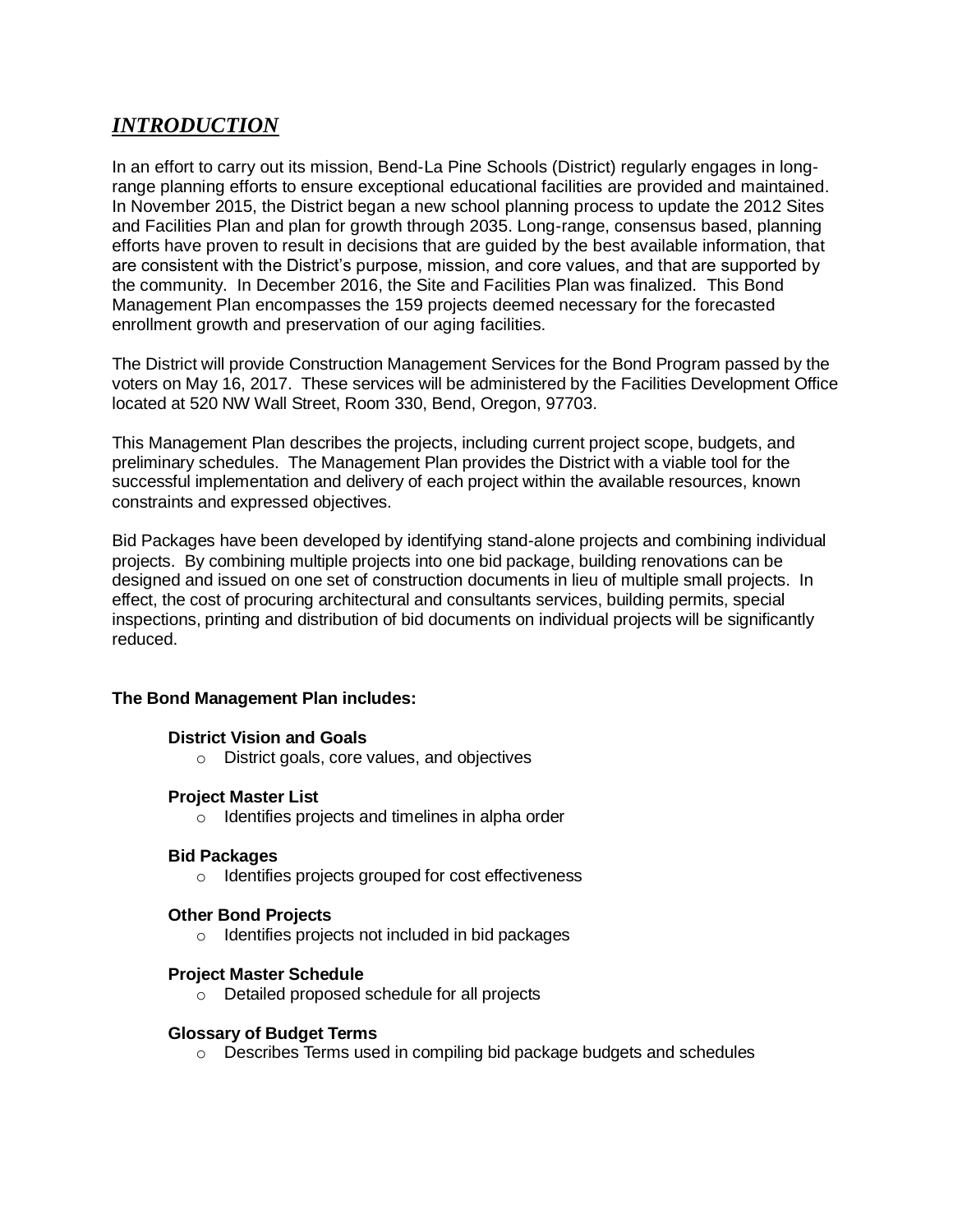# *DISTRICT VISION AND GOALS*

**PURPOSE:** Educating each student to be a thriving citizen.

**MISSION:** Bend-La Pine Schools, in partnership with our community, will prepare each student with the knowledge, skills, confidence and personal integrity to be a thriving citizen in our everchanging global society.

## **CORE VALUES:**

**World Class:** Globally rigorous, relevant curriculum and instruction that inspire critical thinking, creativity, communication, and collaboration.

**Students First:** Decisions based on what is best for students.

**Culture of Excellence:** A pervasive expectation for excellence that drives opportunities for high achievement and growth for all.

**Data Driven:** Decisions based on the best information and practices available.

**Positive Relationships:** Interactions based on honesty, dignity, respect, and integrity.

## **BOARD GOALS:**

**GOAL 1:** All students receive an excellent education and are prepared for their future.

**GOAL 2:** All students demonstrate personal integrity and responsible citizenship.

**GOAL 3:** All schools provide safe, nurturing environment conducive to learning.

**GOAL 4:** The school district operates with the highest level of fiscal stewardship while maintaining effective and efficient practices to meet Board goals.

## **2017 Bond Measure proposes to address the following four major areas:**

**Provide Neighborhood Schools in High-Growth Areas:** Construct one elementary school and one high school to meet current and anticipated future overcrowding caused by continuing enrollment growth.

**Maintenance and Preservation at Existing Buildings:** Nearly half of the District's schools are more than 30-years old, and projects are proposed to modernize these facilities. The bond funding will allow the District to replace leaking roofs and windows, upgrade heating ventilation, electrical, and plumbing systems. The bond will also allow the District to make money saving energy improvements to boilers, HVAC and lighting systems to many of its schools and facilities.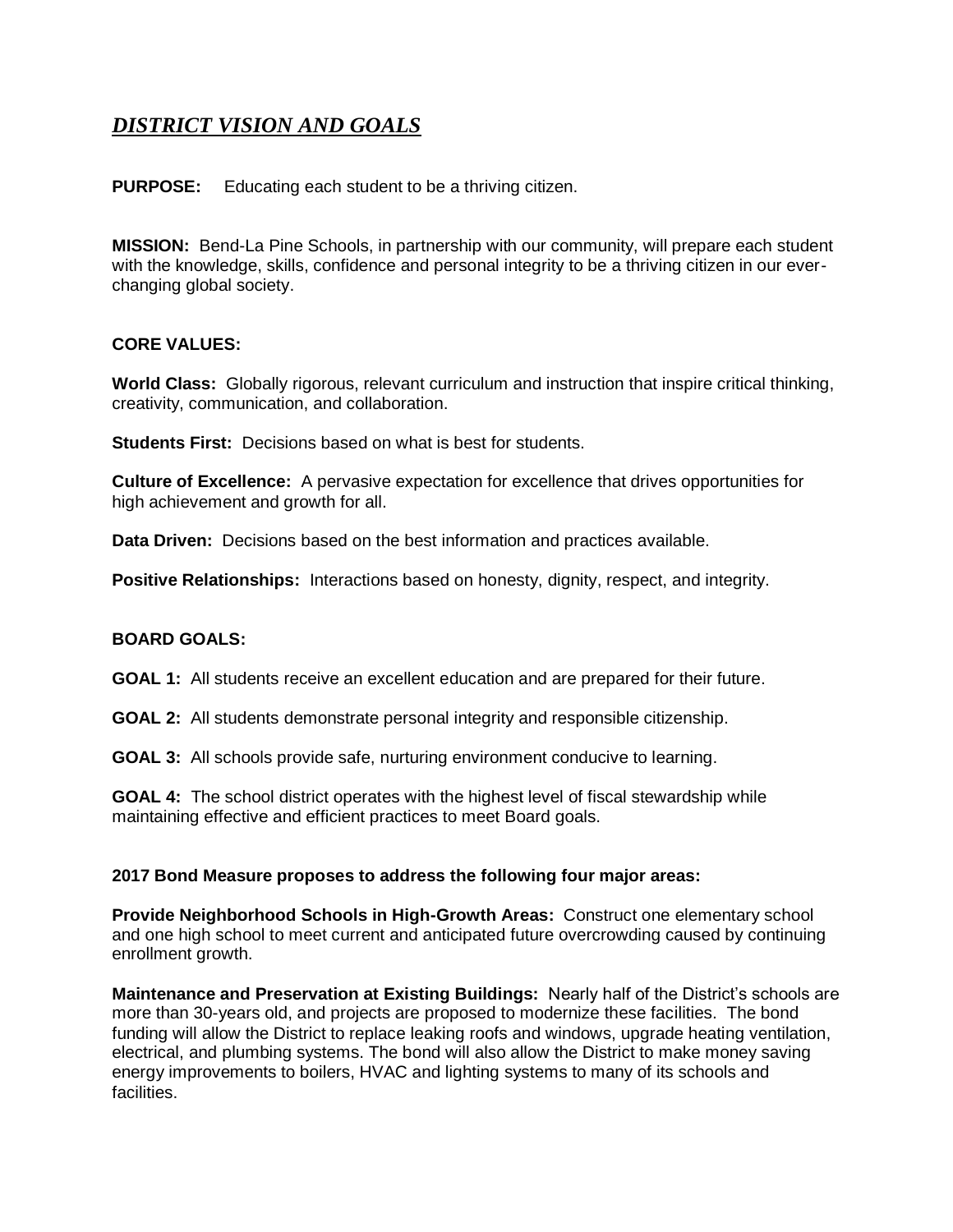**Classroom Additions and Modernization:** Many of the District's classroom were constructed decades ago. The bond will allow the community to add and renovate classrooms and support spaces at existing school; including modernization of instructional spaces for science, technology, engineering, arts, mathematics and physical education.

**Safety and Technology Improvements:** Make health and life safety upgrades including cameras, intercoms and entrance redesign to provide improved visibility of visitor access. Improve technology wiring and cabling to ensure students throughout the district have equal access to technology resources.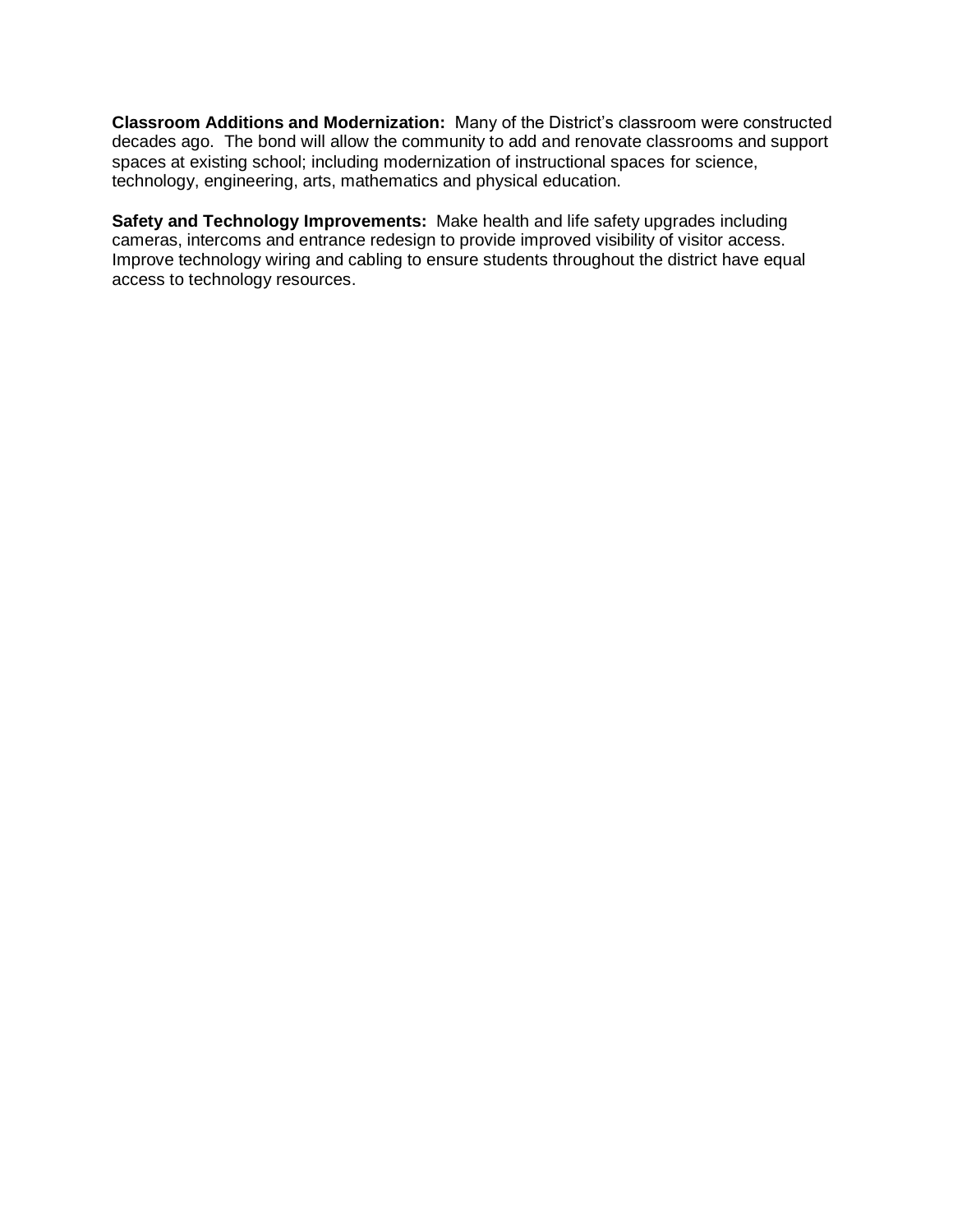|            |           | <b>Bend-La Pine Schools</b>    |                                   |                     |                   |            |             |
|------------|-----------|--------------------------------|-----------------------------------|---------------------|-------------------|------------|-------------|
|            |           | <b>2017 BOND</b>               |                                   |                     |                   |            |             |
|            |           |                                |                                   |                     |                   |            |             |
|            |           |                                | <b>PROJECT MASTER LIST</b>        |                     |                   |            |             |
| 3/27/17    |           |                                |                                   |                     |                   |            |             |
| <b>Bid</b> |           |                                |                                   |                     |                   |            | Completion  |
| Package    | Project # | <b>Project Site</b>            | <b>Description</b>                | <b>Project Cost</b> | <b>Total Cost</b> | Start Date | <b>Date</b> |
| 3          |           | <b>3 Bear Creek Elementary</b> | Modernize HVAC controls           | \$<br>232,824       |                   | 5/1/18     | 4/30/20     |
|            |           | 4 Bear Creek Elementary        | <b>IT Upgrades</b>                | \$<br>181,488       |                   | 5/1/17     | 6/1/19      |
|            |           | 5 Bear Creek Elementary        | Replace roof                      | \$<br>418,879       |                   | 6/1/18     | 9/1/18      |
| 3          |           | <b>6 Bear Creek Elementary</b> | Replace single pane windows       | \$<br>455,928       |                   | 5/1/18     | 4/30/20     |
| 3          |           | 7 Bear Creek Elementary        | Add instructional multi-use space | \$<br>2,416,288     |                   | 5/1/18     | 4/30/20     |
| 3          |           | 8 Bear Creek Elementary        | Secure entry                      | \$<br>116,292       |                   | 5/1/18     | 4/30/20     |
| 3          |           | 9 Bear Creek Elementary        | Classroom climate                 | \$<br>238,405       |                   | 5/1/18     | 4/30/20     |
| 3          |           | 10 Bear Creek Elementary       | Grounds and drainage improvements | \$<br>112,521       |                   | 5/1/18     | 4/30/20     |
| 3          |           | 11 Bear Creek Elementary       | Grounds and drainage improvements | \$<br>37,000        | \$<br>4,209,626   | 5/1/18     | 4/30/20     |
|            |           | 12 Bend Senior High            | <b>IT Upgrades</b>                | \$<br>437,900       |                   | 5/1/19     | 12/1/21     |
|            |           | 13 Bend Senior High            | Replace roofs                     | \$<br>327,807       |                   | 6/1/17     | 9/1/17      |
|            |           | 14 Bend Senior High            | Replace roofs                     | \$<br>456,644       |                   | 6/1/17     | 9/1/17      |
|            |           | 15 Bend Senior High            | Replace roofs                     | \$<br>240,009       |                   | 6/1/17     | 9/1/17      |
|            |           | 16 Bend Senior High            | Replace roofs                     | \$<br>307,227       |                   | 6/1/18     | 9/1/18      |
|            |           | 17 Bend Senior High            | Replace roofs                     | \$<br>736,031       |                   | 6/1/19     | 9/1/19      |
|            |           | 18 Bend Senior High            | Replace roofs                     | \$<br>91,584        |                   | 6/1/17     | 9/1/17      |
|            |           | 19 Bend Senior High            | Replace roofs                     | \$<br>321,048       |                   | 6/1/17     | 9/1/17      |
| 4          |           | 20 Bend Senior High            | Secure entry                      | \$<br>277,348       |                   | 5/1/19     | 12/31/21    |
|            |           | 21 Bend Senior High            | expansion/modernization           | \$<br>2,914,050     |                   | 5/1/19     | 12/31/21    |
|            |           | 22 Bend Senior High            | Modernize instructional space     | \$<br>9,537,650     | \$15,647,299      | 5/1/19     | 12/31/21    |
|            |           | 23 Buckingham Elementary       | <b>IT Upgrades</b>                | \$<br>235,995       |                   | 5/1/20     | 12/1/21     |
|            |           | 24 Buckingham Elementary       | Modernize HVAC controls           | \$<br>245,904       |                   | 6/1/19     | 9/1/19      |
|            |           | 25 Buckingham Elementary       | Replace roof                      | \$<br>1,185,122     |                   | 6/1/18     | 8/1/18      |
|            |           | 26 Buckingham Elementary       | Classroom climate                 | \$<br>241,886       |                   | 4/1/18     | 8/31/18     |
|            |           | 27 Buckingham Elementary       | Building exterior preservation    | \$<br>8,353         |                   | 4/1/18     | 8/31/18     |
|            |           | 28 Buckingham Elementary       | Building exterior preservation    | \$<br>59,269        | \$<br>1,976,528   | 4/1/18     | 8/31/18     |
|            |           | 29 Cascade Middle              | <b>IT Upgrades</b>                | \$<br>137,720       |                   | 5/1/20     | 12/1/21     |
| 5          |           | 30 Cascade Middle              | Modernize HVAC controls           | \$<br>201,432       |                   | 5/1/20     | 12/31/21    |
|            |           | 31 Cascade Middle              | Replace roof                      | \$<br>1,437,749     |                   | 6/1/19     | 9/1/19      |
| 5          |           | 32 Cascade Middle              | Secure entry                      | \$<br>61,417        |                   | 5/1/20     | 12/31/21    |
|            |           | 33 Cascade Middle              | Replace bleachers in gym          | \$<br>152,524       |                   | 6/1/17     | 9/1/17      |
| 5          |           | 34 Cascade Middle              | Modernize instructional space     | \$<br>570,916       |                   | 5/1/20     | 12/31/21    |
| 5          |           | 35 Cascade Middle              | Replace lockers                   | \$<br>281,096       |                   | 5/1/20     | 12/31/21    |
| 5          |           | 36 Cascade Middle              | Replace lockers                   | \$<br>242,874       | \$<br>3,085,727   | 5/1/20     | 12/31/21    |
|            |           | 37 Distribution Center         | Access improvements               | \$<br>21,169        |                   | 4/1/21     | 8/31/21     |
|            |           | <b>38 Distribution Center</b>  | Safety improvements               | \$<br>8,175         |                   | 4/1/21     | 8/31/21     |
|            |           | 39 Distribution Center         | <b>HVAC</b> upgrades              | \$<br>168,950       |                   | 4/1/21     | 8/31/21     |
|            |           | <b>40 Distribution Center</b>  | <b>Exterior renovation</b>        | \$<br>68,125        | \$<br>266,419     | 4/1/21     | 8/31/21     |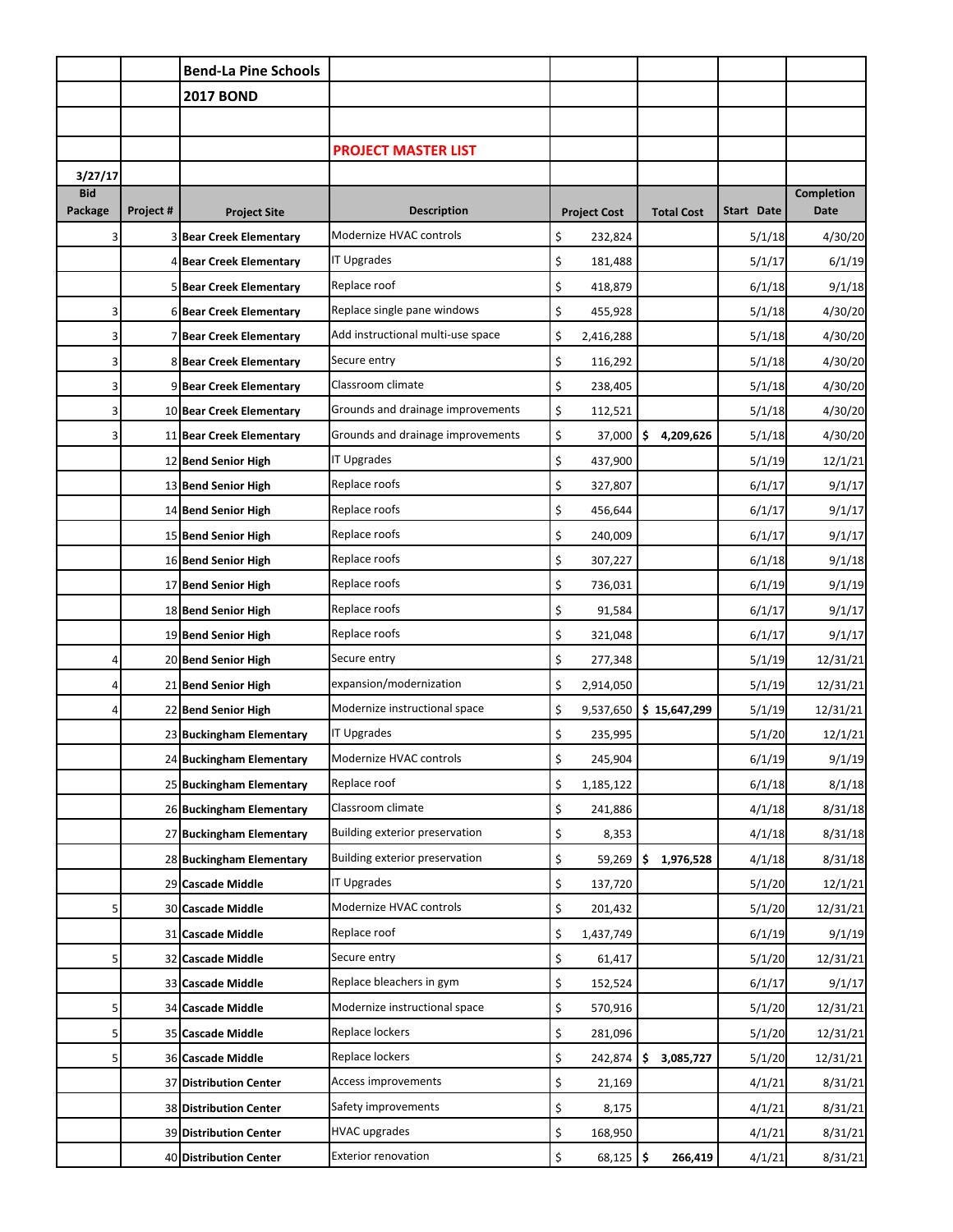| <b>Bid</b> |           |                            |                                     |    |                     |    |                   |            | <b>Completion</b> |
|------------|-----------|----------------------------|-------------------------------------|----|---------------------|----|-------------------|------------|-------------------|
| Package    | Project # | <b>Project Site</b>        | <b>Description</b>                  |    | <b>Project Cost</b> |    | <b>Total Cost</b> | Start Date | Date              |
|            |           | 41 District-Wide Projects  | Stormwater management system        | \$ | 500,000             |    |                   |            |                   |
|            |           | 42 District-Wide Projects  | Building structural analysis        | \$ | 100,000             |    |                   |            |                   |
| 23         |           | 43 District-Wide Projects  | Accessibility improvements          | \$ | 2,500,000           |    |                   | 5/1/17     | 12/31/21          |
|            |           | 44 District-Wide Projects  | Land for future school sites        | \$ | 3,000,000           |    |                   |            |                   |
|            |           | 45 District-Wide Projects  | Safety improvements                 | \$ | 875,000             | \$ | 6,975,000         |            |                   |
|            |           | 46 Education Center        | IT Upgrades                         | \$ | 227,100             |    |                   | 5/1/17     | 12/1/21           |
| 20         |           | 47 Education Center        | Secure entry                        | \$ | 224,906             |    |                   | 5/1/20     | 12/31/21          |
| 20         |           | <b>48 Education Center</b> | <b>Exterior lighting renovation</b> | \$ | 130,166             |    |                   | 5/1/20     | 12/31/21          |
| 20         |           | 49 Education Center        | Access improvements                 | \$ | 235,578             |    |                   | 5/1/20     | 12/31/21          |
| 20         |           | <b>50 Education Center</b> | Interior renovation                 | \$ | $116,831$ \$        |    | 934,581           | 5/1/20     | 12/31/21          |
|            |           | 51 Elk Meadow Elementary   | IT Upgrades                         | \$ | 140,920             |    |                   | 5/1/20     | 12/1/21           |
|            |           | 52 Elk Meadow Elementary   | Boiler efficiency upgrades          | \$ | 47,551              |    |                   | 5/1/18     | 12/31/19          |
| 6          |           | 53 Elk Meadow Elementary   | Secure entry                        | \$ | 109,606             |    |                   | 5/1/18     | 12/31/19          |
| 6          |           | 54 Elk Meadow Elementary   | Fire doors in main corridors        | \$ | 25,343              |    |                   | 5/1/18     | 12/31/19          |
| 6          |           | 55 Elk Meadow Elementary   | Space for instructional materials   | \$ | 131,781             |    |                   | 5/1/18     | 12/31/19          |
| 6          |           | 56 Elk Meadow Elementary   | LED lighting conversion             | \$ | 534,372             |    |                   | 5/1/18     | 12/31/19          |
| 6          |           | 57 Elk Meadow Elementary   | Modernize instructional space       | \$ | 111,507             |    |                   | 5/1/18     | 12/31/19          |
| 6          |           | 58 Elk Meadow Elementary   | Fire alarm panel replacement        | \$ | 579,880             |    |                   | 5/1/18     | 12/31/19          |
| 6          |           | 59 Elk Meadow Elementary   | Classroom climate                   | \$ | 251,736             |    |                   | 5/1/18     | 12/31/19          |
| 6          |           | 60 Elk Meadow Elementary   | Improve site traffic and/or parking | \$ | 57,882              |    |                   | 5/1/18     | 12/31/19          |
| 6          |           | 61 Elk Meadow Elementary   | Grounds and drainage improvements   | \$ | 214,524             |    | \$2,205,102       | 5/1/18     | 12/31/19          |
|            |           | 62 Ensworth Elementary     | <b>IT Upgrades</b>                  | \$ | 177,385             |    |                   | 5/1/20     | 12/1/20           |
| 7          |           | 63 Ensworth Elementary     | Modernize HVAC controls             | \$ | 212,550             |    |                   | 5/1/20     | 12/31/21          |
| 7          |           | 64 Ensworth Elementary     | Secure entry                        | \$ | 90,071              |    |                   | 5/1/20     | 12/31/21          |
| 7          |           | 65 Ensworth Elementary     | Safety improvements                 | \$ | 34,635              |    |                   | 5/1/20     | 12/31/21          |
| 7          |           | 66 Ensworth Elementary     | Classroom climate                   | \$ | 117,420             |    |                   | 5/1/20     | 12/31/21          |
| 7          |           | 67 Ensworth Elementary     | Replace boilers                     | Ş  | 59,133              |    |                   | 5/1/20     | 12/31/21          |
| 7          |           | 68 Ensworth Elementary     | Replace boilers                     | \$ | 506,850             | \$ | 1,198,044         | 5/1/20     | 12/31/21          |
|            |           | 69 High Desert Middle      | IT Upgrades                         | \$ | 133,930             |    |                   | 5/1/19     | 6/1/20            |
| 8          |           | 70 High Desert Middle      | Secure entry                        | \$ | 105,594             |    |                   | 5/1/19     | 4/30/21           |
| 8          |           | 71 High Desert Middle      | Add instructional multi-use space   | \$ | 4,822,058           |    |                   | 5/1/19     | 4/30/21           |
| 8          |           | 72 High Desert Middle      | Upgrade ductwork                    | \$ | 132,643             |    |                   | 5/1/19     | 4/30/21           |
| 8          |           | 73 High Desert Middle      | LED lighting conversion             | \$ | 896,287             |    |                   | 5/1/19     | 4/30/21           |
| 8          |           | 74 High Desert Middle      | <b>Exterior window renovation</b>   | \$ | 27,201              |    |                   | 5/1/19     | 4/30/21           |
| 8          |           | 75 High Desert Middle      | Bleacher replacement                | \$ | 151,238             |    |                   | 5/1/19     | 4/30/21           |
| 8          |           | 76 High Desert Middle      | Renovate main access                | \$ | 143,744             |    | \$6,412,694       | 5/1/19     | 4/30/21           |
|            |           | 77 High Lakes Elementary   | <b>IT Upgrades</b>                  | \$ | 206,270             |    |                   | 5/1/17     | 12/1/18           |
|            |           | 78 High Lakes Elementary   | Modernize HVAC controls             | \$ | 221,052             |    |                   | 6/1/18     | 9/1/18            |
| 21         |           | 79 High Lakes Elementary   | Secure entry                        | \$ | 109,606             |    |                   | 5/1/17     | 12/31/18          |
|            |           | 80 High Lakes Elementary   | Safety improvements                 | \$ | 10,847              |    |                   | 4/1/21     | 8/31/21           |
|            |           | 81 High Lakes Elementary   | Fire doors in main corridors        | \$ | 25,343              | \$ | 573,117           | 4/1/21     | 8/31/21           |
|            |           | 82 Juniper Elementary      | IT Upgrades                         | \$ | 141,998             |    |                   |            |                   |
|            |           |                            | Modernize HVAC controls             |    |                     |    |                   | 5/1/17     | 5/1/19            |
| 9          |           | 83 Juniper Elementary      |                                     | \$ | 128,184             |    |                   | 5/1/18     | 4/30/20           |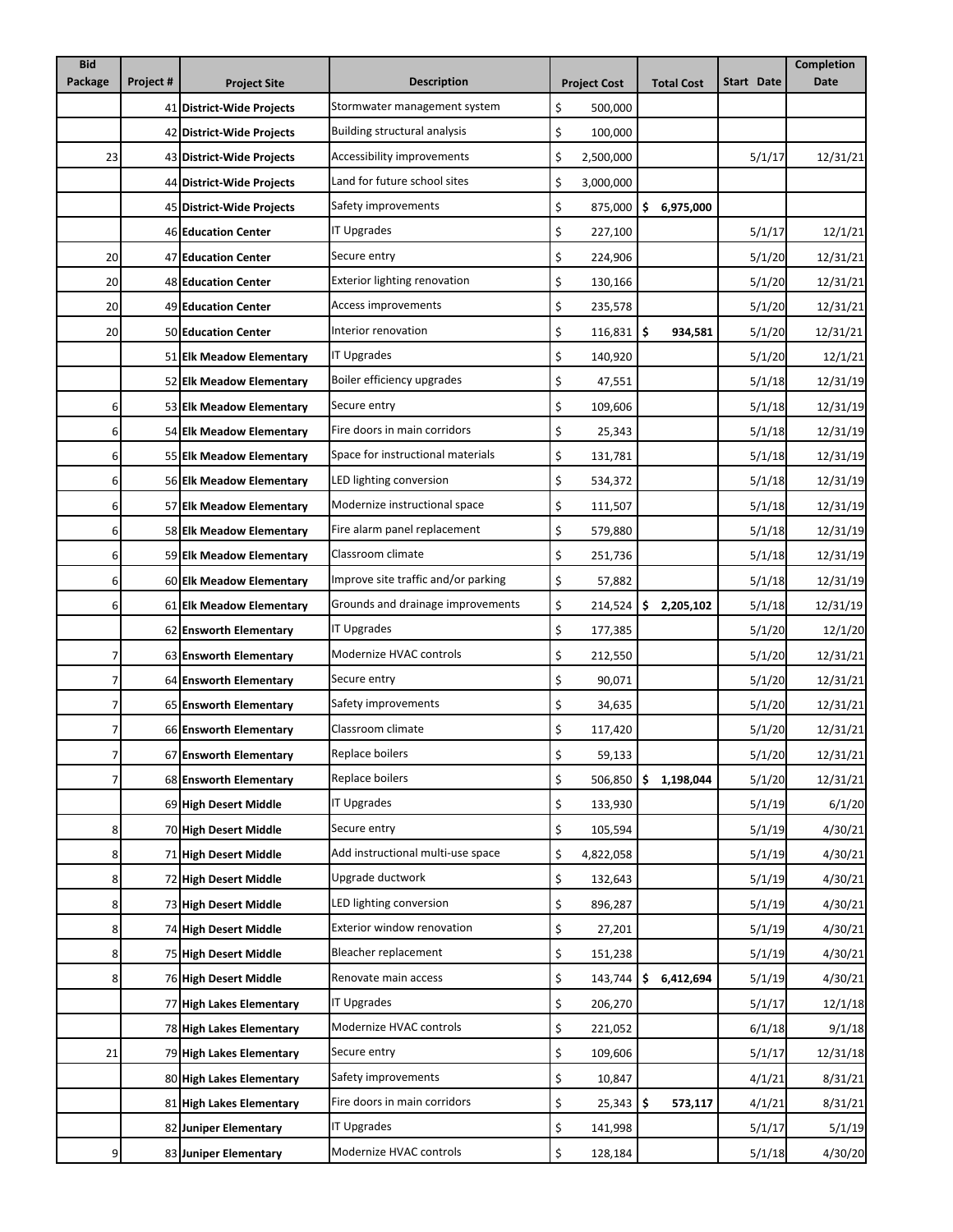| <b>Bid</b> |           |                           |                                     |    |                     |    |                   |            | <b>Completion</b> |
|------------|-----------|---------------------------|-------------------------------------|----|---------------------|----|-------------------|------------|-------------------|
| Package    | Project # | <b>Project Site</b>       | <b>Description</b>                  |    | <b>Project Cost</b> |    | <b>Total Cost</b> | Start Date | Date              |
|            |           | 84 Juniper Elementary     | Replace roofs                       | \$ | 245,198             |    |                   | 6/1/20     | 9/1/20            |
|            |           | 85 Juniper Elementary     | Replace roofs                       | \$ | 551,695             |    |                   | 6/1/20     | 9/1/20            |
| 9          |           | 86 Juniper Elementary     | Window replacement                  | \$ | 506,394             |    |                   | 5/1/18     | 4/30/20           |
| 9          |           | 87 Juniper Elementary     | Upgrade Ductwork                    | \$ | 65,897              |    |                   | 5/1/18     | 4/30/20           |
| 9          |           | 88 Juniper Elementary     | Classroom climate                   | \$ | 242,756             |    |                   | 5/1/18     | 4/30/20           |
| 9          |           | 89 Juniper Elementary     | Add instructional multi-use space   | \$ | 4,211,586           |    |                   | 5/1/18     | 4/30/20           |
| 9          |           | 90 Juniper Elementary     | Grounds and drainage improvements   | \$ | 140,482             |    | \$6,234,189       | 5/1/18     | 4/30/20           |
|            |           | 91 Kenwood Elementary     | IT Upgrades                         | \$ | 149,899             |    |                   | 5/1/18     | 6/1/19            |
|            |           | 92 Kenwood Elementary     | Replace roofs                       | \$ | 440,115             |    |                   | 6/1/21     | 9/1/21            |
|            |           | 93 Kenwood Elementary     | Replace roofs                       | \$ | 100,487             |    |                   | na         | na                |
|            |           | 94 Kenwood Elementary     | Interior preservation               | \$ | 62,299              | \$ | 752,800           | 4/1/18     | 8/31/18           |
|            |           | 95 Kingston Elementary    | <b>IT Upgrades</b>                  | \$ | 135,936             |    |                   | 5/1/17     | 12/1/18           |
|            |           | 96 Kingston Elementary    | Modernize HVAC controls             | \$ | 207,972             |    |                   | 6/1/20     | 9/1/20            |
| 21         |           | 97 Kingston Elementary    | Secure entry                        | \$ | 172,572 \$          |    | 516,480           | 5/1/17     | 12/31/18          |
|            |           | 98 La Pine Elementary     | IT Upgrades                         | \$ | 200,920             |    |                   | 5/1/18     | 12/1/19           |
| 22         |           | 99 La Pine Elementary     | Secure entry                        | \$ | 109,606             |    |                   | 5/1/18     | 12/31/19          |
|            |           | 100 La Pine Elementary    | Interior preservation               | \$ | 141,264             |    |                   | 4/1/19     | 8/31/19           |
|            |           | 101 La Pine Elementary    | Interior preservation               | \$ | 135,160             |    |                   | 4/1/19     | 8/31/19           |
|            |           | 102 La Pine Elementary    | LED lighting conversion             | \$ | 517,161             |    |                   | 4/1/19     | 8/31/19           |
|            |           | 103 La Pine Elementary    | Fire doors in main corridors        | \$ | 25,343              | \$ | 1,129,454         | 4/1/19     | 8/31/19           |
|            |           | 104 La Pine High          | IT Upgrades                         | \$ | 365,050             |    |                   | 5/1/18     | 12/1/19           |
|            |           | 105 La Pine High          | <b>HVAC upgrades</b>                | \$ | 168,950             |    |                   | 6/1/17     | 9/1/17            |
|            |           | 106 La Pine High          | <b>HVAC upgrades</b>                | \$ | 539,550             |    |                   | 6/1/17     | 9/1/17            |
|            |           | 107 La Pine High          | Replace roof                        | \$ | 2,490,092           |    |                   | 6/1/18     | 9/1/18            |
| 22         |           | 108 La Pine High          | Secure entry                        | \$ | 270,796             |    |                   | 5/1/18     | 12/31/19          |
|            |           | 109 La Pine High          | Safety improvements                 | \$ | 14,735              | \$ | 3,849,173         | 4/1/19     | 8/31/19           |
|            |           | 110 La Pine Middle        | IT Upgrades                         | Ş  | 120,110             |    |                   | 5/1/18     | 12/1/19           |
| 10         |           | 111 La Pine Middle        | Secure entry                        | \$ | 78,112              |    |                   | 5/1/19     | 12/31/20          |
| 10         |           | 112 La Pine Middle        | Interior preservation               | \$ | 136,198             |    |                   | 5/1/19     | 12/31/20          |
| 10         |           | 113 La Pine Middle        | Improve site traffic and/or parking | \$ | 90,197              |    |                   | 5/1/19     | 12/31/20          |
| 10         |           | 114 La Pine Middle        | Modernize instructional space       | \$ | 557,357             |    |                   | 5/1/19     | 12/31/20          |
| 10         |           | 115 La Pine Middle        | Improve site traffic and/or parking | \$ | 35,480              | \$ | 1,017,453         | 5/1/19     | 12/31/20          |
|            |           | 116 Lava Ridge Elementary | IT Upgrades                         | \$ | 200,920             |    |                   | 5/1/17     | 12/1/20           |
| 11         |           | 117 Lava Ridge Elementary | Modernize HVAC controls             | \$ | 203,394             |    |                   | 5/1/17     | 12/31/20          |
| 11         |           | 118 Lava Ridge Elementary | Secure entry                        | \$ | 109,606             |    |                   | 5/1/17     | 12/31/20          |
| 11         |           | 119 Lava Ridge Elementary | LED lighting conversion             | \$ | 536,489             |    |                   | 5/1/17     | 12/31/20          |
| 11         |           | 120 Lava Ridge Elementary | Interior renovation                 | \$ | 773,614             |    |                   | 5/1/17     | 12/31/20          |
| 11         |           | 121 Lava Ridge Elementary | Safety improvements                 | \$ | 57,443              |    |                   | 5/1/17     | 12/31/20          |
| 11         |           | 122 Lava Ridge Elementary | Classroom climate                   | \$ | 251,736             |    |                   | 5/1/17     | 12/31/20          |
| 11         |           | 123 Lava Ridge Elementary | Fire doors in main corridors        | \$ | 25,343              | \$ | 2,158,544         | 5/1/17     | 12/31/20          |
| 18         |           | 124 Maintenance Facility  | Access improvements                 | \$ | 21,800              |    |                   | 5/1/20     | 12/31/21          |
| 18         |           | 125 Maintenance Facility  | Building addition for growth        | \$ | 540,640             | \$ | 562,440           | 5/1/20     | 12/31/21          |
|            |           | 126 Marshall High         | <b>IT Upgrades</b>                  | \$ | 348,449             |    |                   | 5/1/18     | 5/1/20            |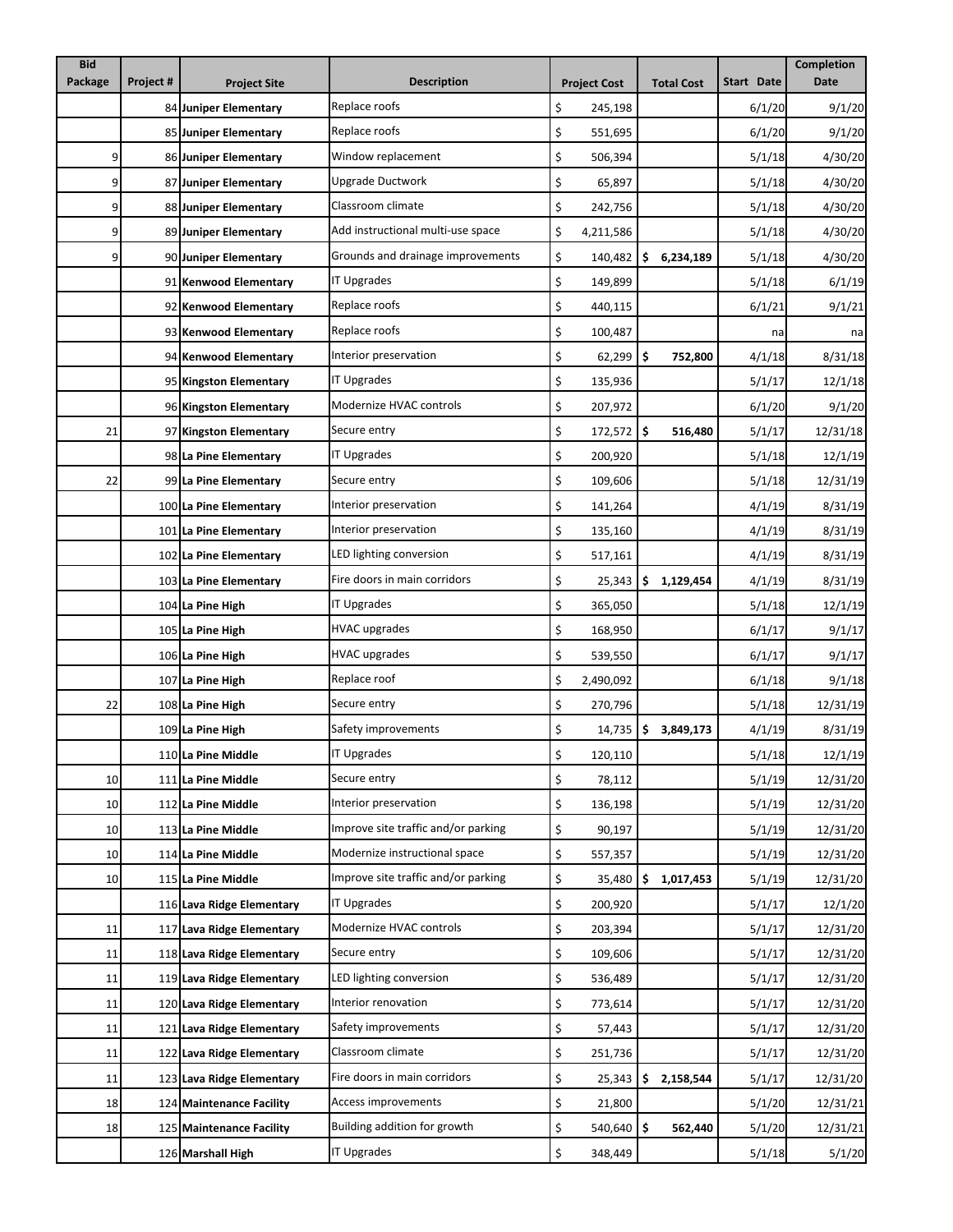| <b>Bid</b> |           |                           |                                   |    |                     |                                |                   | <b>Completion</b> |
|------------|-----------|---------------------------|-----------------------------------|----|---------------------|--------------------------------|-------------------|-------------------|
| Package    | Project # | <b>Project Site</b>       | <b>Description</b>                |    | <b>Project Cost</b> | <b>Total Cost</b>              | <b>Start Date</b> | Date              |
| 12         |           | 127 Marshall High         | Modernize HVAC controls           | \$ | 38,586              |                                | 5/1/17            | 4/30/19           |
| 12         |           | 128 Marshall High         | Secure entry                      | \$ | 154,167             |                                | 5/1/17            | 4/30/19           |
| 12         |           | 129 Marshall High         | Safety improvements               | \$ | 70,121              |                                | 5/1/17            | 4/30/19           |
| 12         |           | 130 Marshall High         | Window and door replacement       | \$ | 136,643             |                                | 5/1/17            | 4/30/19           |
| 12         |           | 131 Marshall High         | Add instructional multi-use space | \$ | 6,523,650           | \$<br>7,271,616                | 5/1/17            | 4/30/19           |
|            |           | 132 Mountain View High    | IT Upgrades                       | \$ | 289,595             |                                | 5/1/19            | 12/1/20           |
|            |           | 133 Mountain View High    | Modernize HVAC controls           | \$ | 418,560             |                                | 6/1/19            | 9/1/19            |
|            |           | 134 Mountain View High    | Replace roofs                     | \$ | 2,208,631           |                                | 6/1/19            | 9/1/19            |
|            |           | 135 Mountain View High    | Replace roofs                     | \$ | 31,077              |                                | 6/1/19            | 9/1/19            |
|            |           | 136 Mountain View High    | Replace roofs                     | \$ | 147,102             |                                | 6/1/18            | 9/1/18            |
| 13         |           | 137 Mountain View High    | Secure entry                      | \$ | 150,397             |                                | 5/1/19            | 12/31/20          |
| 13         |           | 138 Mountain View High    | Safety improvements               | \$ | 35,425              |                                | 5/1/19            | 12/31/20          |
| 13         |           | 139 Mountain View High    | Safety improvements               | \$ | 49,418              |                                | 5/1/19            | 12/31/20          |
| 13         |           | 140 Mountain View High    | HVAC upgrades                     | \$ | 18,694              |                                | 5/1/19            | 12/31/20          |
| 13         |           | 141 Mountain View High    | Accessibility improvements        | \$ | 506,850             | \$3,855,749                    | 5/1/19            | 12/31/20          |
| 1          |           | 1 New Elementary          | Construct new elementary school   | \$ | 33,155,940          | \$33,155,940                   | 5/1/17            | 6/30/19           |
| 2          |           | 2 New High School         | Construct new high school         |    | \$129,028,000       | \$129,028,000                  | 5/1/17            | 12/31/20          |
|            |           | 142 Pacific Crest Middle  | IT Upgrades                       | \$ | 68,500              | \$<br>68,500                   | 5/1/20            | 12/1/21           |
|            |           | 143 Pilot Butte Middle    | <b>IT Upgrades</b>                | \$ | 178,485             |                                | 5/1/17            | 6/1/20            |
|            |           | 144 Pilot Butte Middle    | Replace roofs                     | \$ | 210,826             |                                | 6/1/20            | 9/1/20            |
|            |           | 145 Pilot Butte Middle    | Replace roofs                     | \$ | 372,642             |                                | 6/1/21            | 9/1/21            |
|            |           | 146 Pilot Butte Middle    | Replace roofs                     | \$ | 193,903             |                                | na                | na                |
| 14         |           | 147 Pilot Butte Middle    | Safety improvements               | \$ | 121,399             |                                | 5/1/17            | 12/31/20          |
| 14         |           | 148 Pilot Butte Middle    | Access improvements               | \$ | 161,854             |                                | 5/1/17            | 12/31/20          |
| 14         |           | 149 Pilot Butte Middle    | <b>Exterior renovation</b>        | \$ | 118,013             |                                | 5/1/17            | 12/31/20          |
| 14         |           | 150 Pilot Butte Middle    | Access improvements               | \$ | 135,160             |                                | 5/1/17            | 12/31/20          |
| 14         |           | 151 Pilot Butte Middle    | Modernize instructional space     | Ş  |                     | 13,679,281   \$15,171,563      | 5/1/17            | 12/31/20          |
|            |           | 152 Pine Ridge Elementary | <b>IT Upgrades</b>                | \$ | 140,920             |                                | 5/1/17            | 12/1/18           |
|            |           | 153 Pine Ridge Elementary | Modernize HVAC controls           | \$ | 193,800             |                                | 6/1/17            | 9/1/17            |
| 21         |           | 154 Pine Ridge Elementary | Secure entry                      | \$ | 109,606             |                                | 5/1/17            | 12/31/18          |
|            |           | 155 Pine Ridge Elementary | Fire doors in main corridors      | \$ | 25,343              |                                | 4/1/20            | 8/31/20           |
|            |           | 156 Pine Ridge Elementary | Boiler efficiency upgrades        | \$ | 57,492              |                                | 6/1/17            | 9/1/17            |
|            |           | 157 Pine Ridge Elementary | Classroom climate                 | \$ | 251,736             | \$<br>778,896                  | 4/1/20            | 8/31/20           |
|            |           | 158 Ponderosa Elementary  | <b>IT Upgrades</b>                | \$ | 200,920             |                                | 5/1/17            | 12/1/18           |
|            |           | 159 Ponderosa Elementary  | Modernize HVAC controls           | \$ | 255,060             |                                | 6/1/17            | 9/1/17            |
| 21         |           | 160 Ponderosa Elementary  | Secure entry                      | \$ | 109,606             |                                | 5/1/17            | 12/31/18          |
|            |           | 161 Ponderosa Elementary  | Classroom climate                 | \$ | 255,959             |                                | 4/1/20            | 8/31/20           |
|            |           | 162 Ponderosa Elementary  | Grounds and drainage improvements | \$ | 54,064              | $\ddot{\bm{\zeta}}$<br>875,610 | 4/1/20            | 8/31/20           |
|            |           | 163 RE Jewell Elementary  | <b>IT Upgrades</b>                | \$ | 124,870             |                                | 5/1/20            | 12/1/21           |
| 15         |           | 164 RE Jewell Elementary  | <b>HVAC upgrades</b>              | \$ | 140,338             |                                | 5/1/19            | 4/30/21           |
| 15         |           | 165 RE Jewell Elementary  | Modernize HVAC controls           | \$ | 275,770             |                                | 5/1/19            | 4/30/21           |
|            |           | 166 RE Jewell Elementary  | Replace roof                      | \$ | 1,185,122           |                                | 6/1/20            | 9/1/20            |
| 15         |           | 167 RE Jewell Elementary  | Add instructional multi-use space | \$ | 2,436,405           |                                | 5/1/19            | 4/30/21           |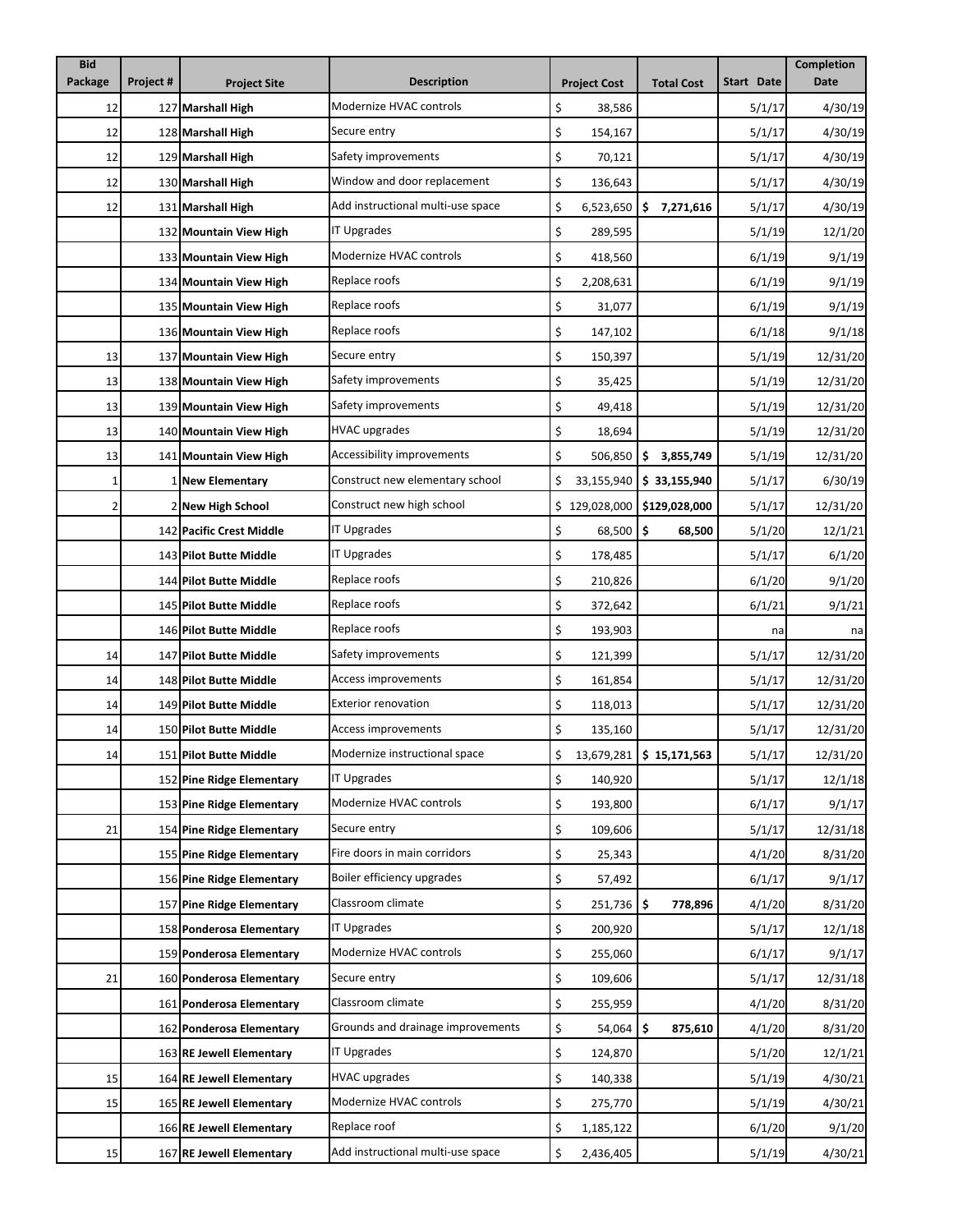| <b>Bid</b> |           |                              |                                     |    |                     |                           |                   |            | <b>Completion</b> |
|------------|-----------|------------------------------|-------------------------------------|----|---------------------|---------------------------|-------------------|------------|-------------------|
| Package    | Project # | <b>Project Site</b>          | <b>Description</b>                  |    | <b>Project Cost</b> |                           | <b>Total Cost</b> | Start Date | <b>Date</b>       |
| 15         |           | 168 RE Jewell Elementary     | Replace gym floor                   | \$ | 67,580              |                           | \$4,230,085       | 5/1/19     | 4/30/21           |
|            |           | 169 Rosland Elementary       | <b>IT Upgrades</b>                  | \$ | 140,890             |                           |                   | 5/1/18     | 12/1/19           |
| 22         |           | 170 Rosland Elementary       | Secure entry                        | \$ | 109,606             |                           |                   | 5/1/18     | 12/31/19          |
|            |           | 171 Rosland Elementary       | Fire doors in main corridors        | \$ | 25,343              | \$                        | 275,839           | 4/1/19     | 8/31/19           |
|            |           | 172 Silver Rail Elementary   | IT Upgrades                         | \$ | 68,500              | \$                        | 68,500            | 5/1/20     | 12/1/21           |
|            |           | 173 Sky View Middle          | <b>IT Upgrades</b>                  | \$ | 253,135             |                           |                   | 5/1/19     | 12/1/20           |
|            |           | 174 Sky View Middle          | Modernize HVAC controls             | \$ | 140,229             |                           |                   | 6/1/17     | 9/1/17            |
|            |           | 175 Sky View Middle          | Modernize HVAC controls             | \$ | 426,190             |                           |                   | 6/1/17     | 9/1/17            |
|            |           | 176 Sky View Middle          | Replace roof                        | \$ | 12,130              |                           |                   | 6/1/21     | 9/1/21            |
| 16         |           | 177 Sky View Middle          | Secure entry                        | \$ | 16,895              |                           |                   | 5/1/17     | 12/31/18          |
| 16         |           | 178 Sky View Middle          | Improve site traffic and/or parking | \$ | 173,765             |                           |                   | 5/1/17     | 12/31/18          |
| 16         |           | 179 Sky View Middle          | Accessibility improvements          | \$ | 243,288             |                           | \$1,265,631       | 5/1/17     | 12/31/18          |
|            |           | 180 Summit High              | IT Upgrades                         | \$ | 689,043             |                           |                   | 5/1/20     | 12/1/21           |
|            |           | 181 Summit High              | Modernize HVAC controls             | \$ | 629,802             |                           |                   | 6/1/18     | 1/18/00           |
|            |           | 182 Summit High              | Replace roofs                       | \$ | 4,217,854           |                           |                   | 6/1/21     | 9/1/21            |
|            |           | 183 Summit High              | Replace roofs                       | \$ | 237,435             |                           |                   | 6/1/18     | 9/1/18            |
|            |           | 184 Summit High              | Building exterior preservation      | \$ | 76,300              |                           |                   | 4/1/18     | 8/31/18           |
| 21         |           | 185 Summit High              | Secure entry                        | \$ | 81,941              |                           |                   | 5/1/17     | 12/31/18          |
|            |           | 186 Summit High              | Access improvements                 | \$ | 98,100              |                           |                   | 4/1/18     | 8/31/18           |
|            |           | 187 Summit High              | Improve site traffic and/or parking | \$ | 96,302              | \$                        | 6,126,776         | 4/1/18     | 8/31/18           |
|            |           | 188 Thompson Elementary      | <b>IT Upgrades</b>                  | \$ | 103,564             |                           |                   | 5/1/20     | 12/1/21           |
|            |           | 189 Thompson Elementary      | Replace roof                        | \$ | 317,224             |                           |                   | 6/1/20     | 9/1/20            |
| 17         |           | 190 Thompson Elementary      | Modernize instructional space       | \$ | 2,707,143           |                           |                   | 5/1/18     | 12/31/19          |
| 17         |           | 191 Thompson Elementary      | Window replacement                  | \$ | 885,328             |                           | \$4,013,259       | 5/1/18     | 12/31/19          |
|            |           | 192 Three Rivers Elementary  | <b>IT Upgrades</b>                  | \$ | 221,325             |                           |                   | 5/1/18     | 12/1/21           |
| 22         |           | 193 Three Rivers Elementary  | Secure entry                        | \$ | 87,960              |                           |                   | 5/1/18     | 12/31/19          |
|            |           | 194 Three Rivers Elementary  | Grounds and drainage improvements   | Ş  | 149,605             |                           |                   | 4/1/20     | 8/31/20           |
|            |           | 195 Three Rivers Elementary  | Modernize playground                | \$ | 255,452             | $\boldsymbol{\mathsf{S}}$ | 714,342           | 4/1/20     | 8/31/20           |
| 19         |           | 196 Transportation - Bend    | <b>Transportation improvements</b>  | \$ | 54,500              |                           |                   | 5/1/20     | 12/31/21          |
| 19         |           | 197 Transportation - Bend    | Emergency back-up power system      | \$ | 81,750              |                           |                   | 5/1/20     | 12/31/21          |
| 19         |           | 198 Transportation - Bend    | Utility renovation                  | \$ | 304,532             |                           |                   | 5/1/20     | 12/31/21          |
|            |           | 199 Transportation - Bend    | Replace roof                        | \$ | 137,511             |                           |                   | 6/1/19     | 9/1/19            |
| 19         |           | 200 Transportation - Bend    | Interior preservation               | \$ | 216,256             |                           |                   | 5/1/20     | 12/31/21          |
| 19         |           | 201 Transportation - Bend    | <b>HVAC upgrades</b>                | \$ | 118,265             |                           |                   | 5/1/20     | 12/31/21          |
| 19         |           | 202 Transportation - Bend    | Utility renovation                  | \$ | 8,701               |                           |                   | 5/1/20     | 12/31/21          |
| 19         |           | 203 Transportation - Bend    | LED lighting conversion             | \$ | 44,603              | \$                        | 966,118           | 5/1/20     | 12/31/21          |
|            |           | 204 Transportation - La Pine | Safety improvements                 | \$ | 9,538               |                           |                   | 4/1/21     | 8/31/21           |
|            |           | 205 Transportation - La Pine | Transporation improvements          | \$ | 101,370             |                           |                   | 4/1/21     | 8/31/21           |
|            |           | 206 Transportation - La Pine | <b>HVAC</b> upgrades                | \$ | 42,238              |                           |                   | 4/1/21     | 8/31/21           |
|            |           | 207 Transportation - La Pine | Transporation improvements          | \$ | 40,875              | \$                        | 194,020           | 4/1/21     | 8/31/21           |
|            |           | 208 WE Miller Elementary     | IT Upgrades                         | \$ | 124,700             |                           |                   | 5/1/17     | 12/1/18           |
|            |           | 209 WE Miller Elementary     | Modernize HVAC controls             | \$ | 332,232             |                           |                   | 6/1/21     | 9/1/21            |
| 21         |           | 210 WE Miller Elementary     | Secure entry                        | \$ | 106,565             | \$                        | 563,497           | 5/1/17     | 12/31/18          |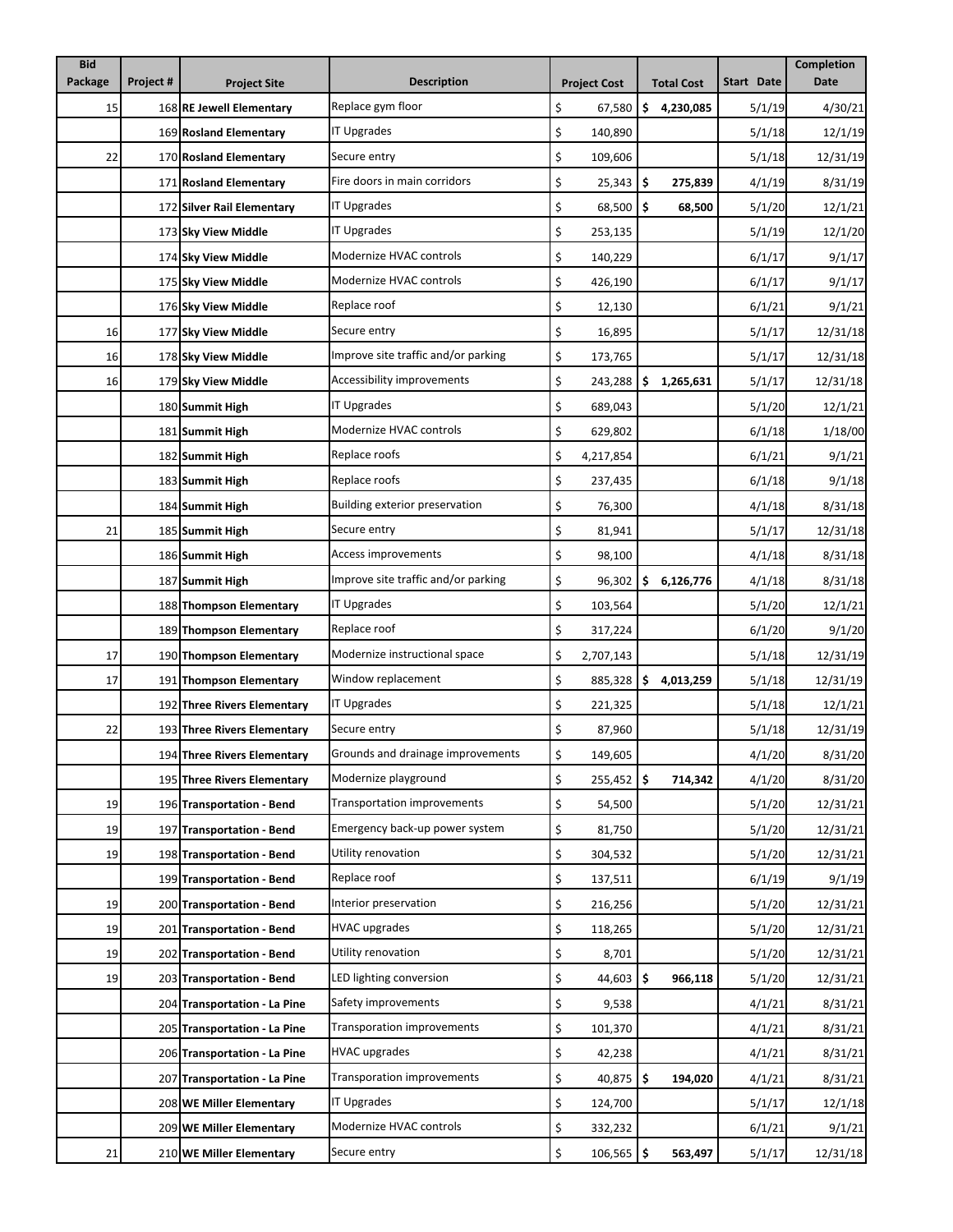|                    |           | <b>Bend-La Pine Schools</b>    |                                            |                   |                        |
|--------------------|-----------|--------------------------------|--------------------------------------------|-------------------|------------------------|
|                    |           | <b>2017 BOND</b>               |                                            |                   |                        |
|                    |           |                                |                                            |                   |                        |
|                    |           |                                | <b>BID PACKAGES</b>                        |                   |                        |
| 3/27/17            |           |                                |                                            |                   |                        |
| <b>Bid Package</b> | Project # | <b>Project Site</b>            | <b>Description</b>                         | <b>Start Date</b> | <b>Completion Date</b> |
| 1                  |           | 1 New Elementary               | Construct new elementary school            | 5/1/17            | 6/30/19                |
| 2                  |           | 2 New High School              | Construct new high school                  | 5/1/17            | 12/31/20               |
| 3                  |           | <b>3 Bear Creek Elementary</b> | Modernize HVAC controls                    | 5/1/18            | 4/30/20                |
| 3                  |           | 6 Bear Creek Elementary        | Replace single pane windows                | 5/1/18            | 4/30/20                |
| 3                  |           | 7 Bear Creek Elementary        | Add instructional multi-use space          | 5/1/18            | 4/30/20                |
| 3                  |           | 8 Bear Creek Elementary        | Secure entry                               | 5/1/18            | 4/30/20                |
| 3                  |           | 9 Bear Creek Elementary        | Classroom climate                          | 5/1/18            | 4/30/20                |
| 3                  |           | 10 Bear Creek Elementary       | Grounds and drainage improvements          | 5/1/18            | 4/30/20                |
| 3                  |           | 11 Bear Creek Elementary       | Grounds and drainage improvements          | 5/1/18            | 4/30/20                |
| 4                  |           | 20 Bend Senior High            | Secure entry                               | 5/1/19            | 12/31/21               |
|                    |           | 21 Bend Senior High            | Production kitchen expansion/modernization | 5/1/19            | 12/31/21               |
| 4                  |           | 22 Bend Senior High            | Modernize instructional space              | 5/1/19            | 12/31/21               |
| 5                  |           | 30 Cascade Middle              | Modernize HVAC controls                    | 5/1/20            | 12/31/21               |
| 5                  |           | 32 Cascade Middle              | Secure entry                               | 5/1/20            | 12/31/21               |
| 5                  |           | 34 Cascade Middle              | Modernize instructional space              | 5/1/20            | 12/31/21               |
| 5                  |           | 35 Cascade Middle              | Replace lockers                            | 5/1/20            | 12/31/21               |
| 5                  |           | 36 Cascade Middle              | Replace lockers                            | 5/1/20            | 12/31/21               |
| 6                  |           | 53 Elk Meadow Elementary       | Secure entry                               | 5/1/18            | 12/31/19               |
| 6                  |           | 54 Elk Meadow Elementary       | Fire doors in main corridors               | 5/1/18            | 12/31/19               |
| 6                  |           | 55 Elk Meadow Elementary       | Space for instructional materials          | 5/1/18            | 12/31/19               |
| 6                  |           | 56 Elk Meadow Elementary       | LED lighting conversion                    | 5/1/18            | 12/31/19               |
| 6                  |           | 57 Elk Meadow Elementary       | Modernize instructional space              | 5/1/18            | 12/31/19               |
| 6                  |           | 58 Elk Meadow Elementary       | Fire alarm panel replacement               | 5/1/18            | 12/31/19               |
| 6                  |           | 59 Elk Meadow Elementary       | Classroom climate                          | 5/1/18            | 12/31/19               |
| 6                  |           | 60 Elk Meadow Elementary       | Improve site traffic and/or parking        | 5/1/18            | 12/31/19               |
| 6                  |           | 61 Elk Meadow Elementary       | Grounds and drainage improvements          | 5/1/18            | 12/31/19               |
| 7                  |           | 63 Ensworth Elementary         | Modernize HVAC controls                    | 5/1/20            | 12/31/21               |
| 7                  |           | 64 Ensworth Elementary         | Secure entry                               | 5/1/20            | 12/31/21               |
|                    |           | 65 Ensworth Elementary         | Safety improvements                        | 5/1/20            | 12/31/21               |
| 7                  |           | 66 Ensworth Elementary         | Classroom climate                          | 5/1/20            | 12/31/21               |
| 7                  |           | 67 Ensworth Elementary         | Replace boilers                            | 5/1/20            | 12/31/21               |
| 7                  |           | 68 Ensworth Elementary         | Replace boilers                            | 5/1/20            | 12/31/21               |
| 8                  |           | 70 High Desert Middle          | Secure entry                               | 5/1/19            | 4/30/21                |
| 8                  |           | 71 High Desert Middle          | Add instructional multi-use space          | 5/1/19            | 4/30/21                |
| 8                  |           | 72 High Desert Middle          | Upgrade ductwork                           | 5/1/19            | 4/30/21                |
| 8                  |           | 73 High Desert Middle          | LED lighting conversion                    | 5/1/19            | 4/30/21                |
| 8                  |           | 74 High Desert Middle          | Exterior window renovation                 | 5/1/19            | 4/30/21                |
| 8                  |           | 75 High Desert Middle          | Bleacher replacement                       | 5/1/19            | 4/30/21                |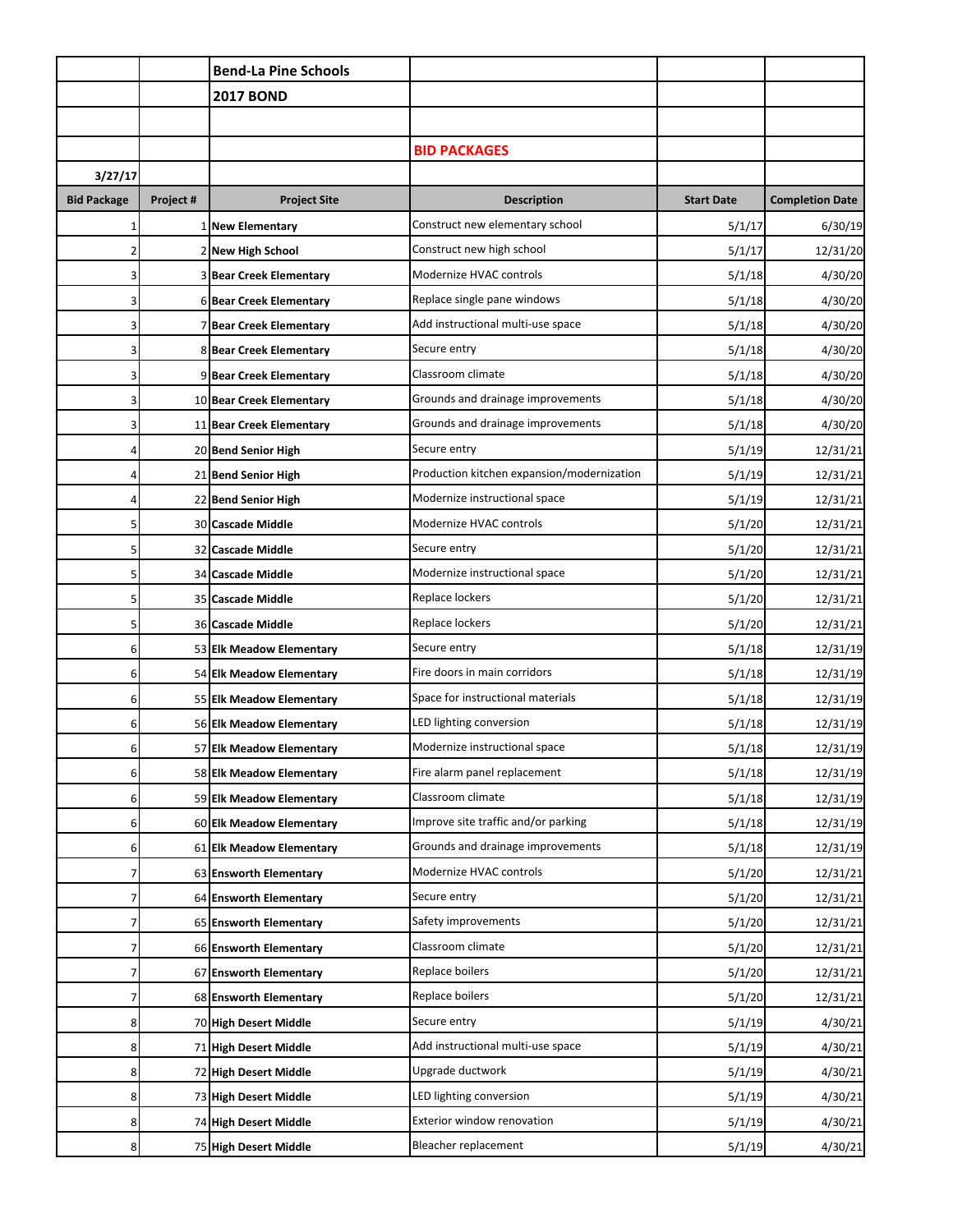| <b>Bid Package</b> | Project #                                                  | <b>Project Site</b>       | <b>Description</b>                  | <b>Start Date</b> | <b>Completion Date</b> |
|--------------------|------------------------------------------------------------|---------------------------|-------------------------------------|-------------------|------------------------|
| 8                  |                                                            | 76 High Desert Middle     | Renovate main access                | 5/1/19            | 4/30/21                |
| 9                  |                                                            | 83 Juniper Elementary     | Modernize HVAC controls             | 5/1/18            | 4/30/20                |
| 9                  |                                                            | 86 Juniper Elementary     | Window replacement                  | 5/1/18            | 4/30/20                |
| 9                  |                                                            | 87 Juniper Elementary     | Upgrade Ductwork                    | 5/1/18            | 4/30/20                |
| 9                  | 88 Juniper Elementary                                      |                           | Classroom climate                   | 5/1/18            | 4/30/20                |
| 9                  | Add instructional multi-use space<br>89 Juniper Elementary |                           |                                     | 5/1/18            | 4/30/20                |
| 9                  |                                                            | 90 Juniper Elementary     | Grounds and drainage improvements   | 5/1/18            | 4/30/20                |
| 10                 |                                                            | 111 La Pine Middle        | Secure entry                        | 5/1/19            | 12/31/20               |
| 10                 |                                                            | 112 La Pine Middle        | Interior preservation               | 5/1/19            | 12/31/20               |
| 10                 |                                                            | 113 La Pine Middle        | Improve site traffic and/or parking | 5/1/19            | 12/31/20               |
| 10                 |                                                            | 114 La Pine Middle        | Modernize instructional space       | 5/1/19            | 12/31/20               |
| 10                 |                                                            | 115 La Pine Middle        | Improve site traffic and/or parking | 5/1/19            | 12/31/20               |
| 11                 |                                                            | 117 Lava Ridge Elementary | Modernize HVAC controls             | 5/1/17            | 12/31/20               |
| 11                 |                                                            | 118 Lava Ridge Elementary | Secure entry                        | 5/1/17            | 12/31/20               |
| 11                 |                                                            | 119 Lava Ridge Elementary | LED lighting conversion             | 5/1/17            | 12/31/20               |
| 11                 |                                                            | 120 Lava Ridge Elementary | Interior renovation                 | 5/1/17            | 12/31/20               |
| 11                 |                                                            | 121 Lava Ridge Elementary | Safety improvements                 | 5/1/17            | 12/31/20               |
| 11                 |                                                            | 122 Lava Ridge Elementary | Classroom climate                   | 5/1/17            | 12/31/20               |
| 11                 |                                                            | 123 Lava Ridge Elementary | Fire doors in main corridors        | 5/1/17            | 12/31/20               |
| 12                 |                                                            | 127 Marshall High         | Modernize HVAC controls             | 5/1/17            | 4/30/19                |
| 12                 |                                                            | 128 Marshall High         | Secure entry                        | 5/1/17            | 4/30/19                |
| 12                 |                                                            | 129 Marshall High         | Safety improvements                 | 5/1/17            | 4/30/19                |
| 12                 |                                                            | 130 Marshall High         | Window and door replacement         | 5/1/17            | 4/30/19                |
| 12                 |                                                            | 131 Marshall High         | Add instructional multi-use space   | 5/1/17            | 4/30/19                |
| 13                 |                                                            | 137 Mountain View High    | Secure entry                        | 5/1/19            | 12/31/20               |
| 13                 |                                                            | 138 Mountain View High    | Safety improvements                 | 5/1/19            | 12/31/20               |
| 13                 |                                                            | 139 Mountain View High    | Safety improvements                 | 5/1/19            | 12/31/20               |
| 13                 |                                                            | 140 Mountain View High    | <b>HVAC</b> upgrades                | 5/1/19            | 12/31/20               |
| 13                 |                                                            | 141 Mountain View High    | Accessibility improvements          | 5/1/19            | 12/31/20               |
| 14                 |                                                            | 147 Pilot Butte Middle    | Safety improvements                 | 5/1/17            | 12/31/20               |
| 14                 |                                                            | 148 Pilot Butte Middle    | Access improvements                 | 5/1/17            | 12/31/20               |
| 14                 |                                                            | 149 Pilot Butte Middle    | <b>Exterior renovation</b>          | 5/1/17            | 12/31/20               |
| 14                 |                                                            | 150 Pilot Butte Middle    | Access improvements                 | 5/1/17            | 12/31/20               |
| 14                 |                                                            | 151 Pilot Butte Middle    | Modernize instructional space       | 5/1/17            | 12/31/20               |
| 15                 |                                                            | 164 RE Jewell Elementary  | <b>HVAC</b> upgrades                | 5/1/19            | 4/30/21                |
| 15                 |                                                            | 165 RE Jewell Elementary  | Modernize HVAC controls             | 5/1/19            | 4/30/21                |
| 15                 |                                                            | 167 RE Jewell Elementary  | Add instructional multi-use space   | 5/1/19            | 4/30/21                |
| 15                 |                                                            | 168 RE Jewell Elementary  | Replace gym floor                   | 5/1/19            | 4/30/21                |
| 16                 |                                                            | 177 Sky View Middle       | Secure entry                        | 5/1/17            | 12/31/18               |
| 16                 |                                                            | 178 Sky View Middle       | Improve site traffic and/or parking | 5/1/17            | 12/31/18               |
| 16                 |                                                            | 179 Sky View Middle       | Accessibility improvements          | 5/1/17            | 12/31/18               |
| 17                 |                                                            | 190 Thompson Elementary   | Modernize instructional space       | 5/1/18            | 12/31/19               |
| 17                 |                                                            | 191 Thompson Elementary   | Window replacement                  | 5/1/18            | 12/31/19               |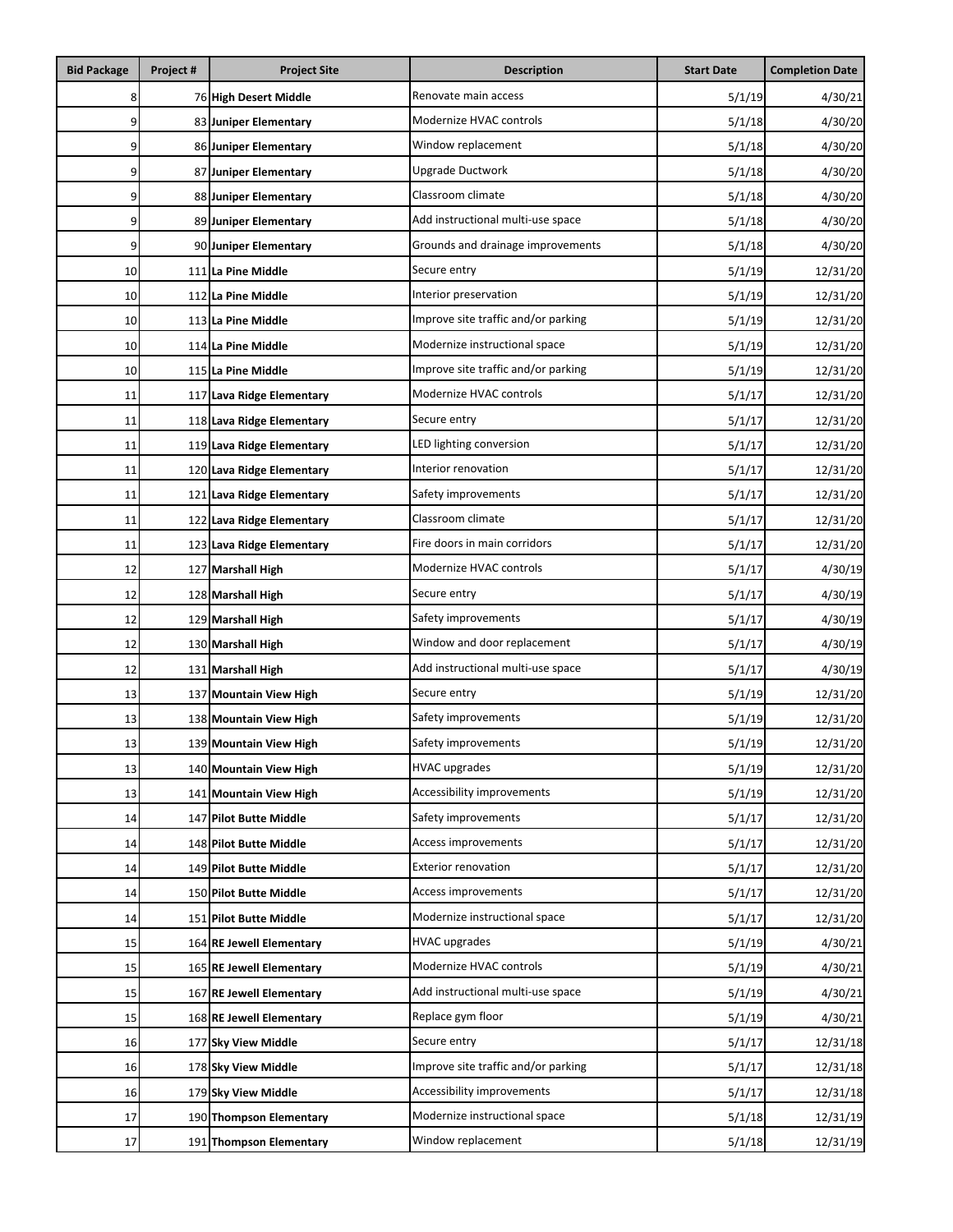| <b>Bid Package</b> | Project # | <b>Project Site</b>         | <b>Description</b>             | <b>Start Date</b> | <b>Completion Date</b> |
|--------------------|-----------|-----------------------------|--------------------------------|-------------------|------------------------|
| 18                 |           | 124 Maintenance Facility    | Access improvements            | 5/1/20            | 12/31/21               |
| 18                 |           | 125 Maintenance Facility    | Building addition for growth   | 5/1/20            | 12/31/21               |
| 19                 |           | 196 Transportation - Bend   | Transportation improvements    | 5/1/20            | 12/31/21               |
| 19                 |           | 197 Transportation - Bend   | Emergency back-up power system | 5/1/20            | 12/31/21               |
| 19                 |           | 198 Transportation - Bend   | Utility renovation             | 5/1/20            | 12/31/21               |
| 19                 |           | 200 Transportation - Bend   | Interior preservation          | 5/1/20            | 12/31/21               |
| 19                 |           | 201 Transportation - Bend   | <b>HVAC upgrades</b>           | 5/1/20            | 12/31/21               |
| 19                 |           | 202 Transportation - Bend   | Utility renovation             | 5/1/20            | 12/31/21               |
| 19                 |           | 203 Transportation - Bend   | LED lighting conversion        | 5/1/20            | 12/31/21               |
| 20                 |           | 47 Education Center         | Secure entry                   | 5/1/20            | 12/31/21               |
| 20                 |           | <b>48 Education Center</b>  | Exterior lighting renovation   | 5/1/20            | 12/31/21               |
| 20                 |           | 49 Education Center         | Access improvements            | 5/1/20            | 12/31/21               |
| 20                 |           | 50 Education Center         | Interior renovation            | 5/1/20            | 12/31/21               |
| 21                 |           | 79 High Lakes Elementary    | Secure entry                   | 5/1/17            | 12/31/18               |
| 21                 |           | 97 Kingston Elementary      | Secure entry                   | 5/1/17            | 12/31/18               |
| 21                 |           | 154 Pine Ridge Elementary   | Secure entry                   | 5/1/17            | 12/31/18               |
| 21                 |           | 160 Ponderosa Elementary    | Secure entry                   | 5/1/17            | 12/31/18               |
| 21                 |           | 185 Summit High             | Secure entry                   | 5/1/17            | 12/31/18               |
| 21                 |           | 210 WE Miller Elementary    | Secure entry                   | 5/1/17            | 12/31/18               |
| 22                 |           | 99 La Pine Elementary       | Secure entry                   | 5/1/18            | 12/31/19               |
| 22                 |           | 108 La Pine High            | Secure entry                   | 5/1/18            | 12/31/19               |
| 22                 |           | 170 Rosland Elementary      | Secure entry                   | 5/1/18            | 12/31/19               |
| 22                 |           | 193 Three Rivers Elementary | Secure entry                   | 5/1/18            | 12/31/19               |
| 23                 |           | 43 District-Wide Projects   | Accessibility improvements     | 5/1/17            | 12/31/21               |
|                    |           |                             |                                |                   |                        |
|                    |           |                             |                                |                   |                        |
|                    |           |                             |                                |                   |                        |
|                    |           |                             |                                |                   |                        |
|                    |           |                             |                                |                   |                        |
|                    |           |                             |                                |                   |                        |
|                    |           |                             |                                |                   |                        |
|                    |           |                             |                                |                   |                        |
|                    |           |                             |                                |                   |                        |
|                    |           |                             |                                |                   |                        |
|                    |           |                             |                                |                   |                        |
|                    |           |                             |                                |                   |                        |
|                    |           |                             |                                |                   |                        |
|                    |           |                             |                                |                   |                        |
|                    |           |                             |                                |                   |                        |
|                    |           |                             |                                |                   |                        |
|                    |           |                             |                                |                   |                        |
|                    |           |                             |                                |                   |                        |
|                    |           |                             |                                |                   |                        |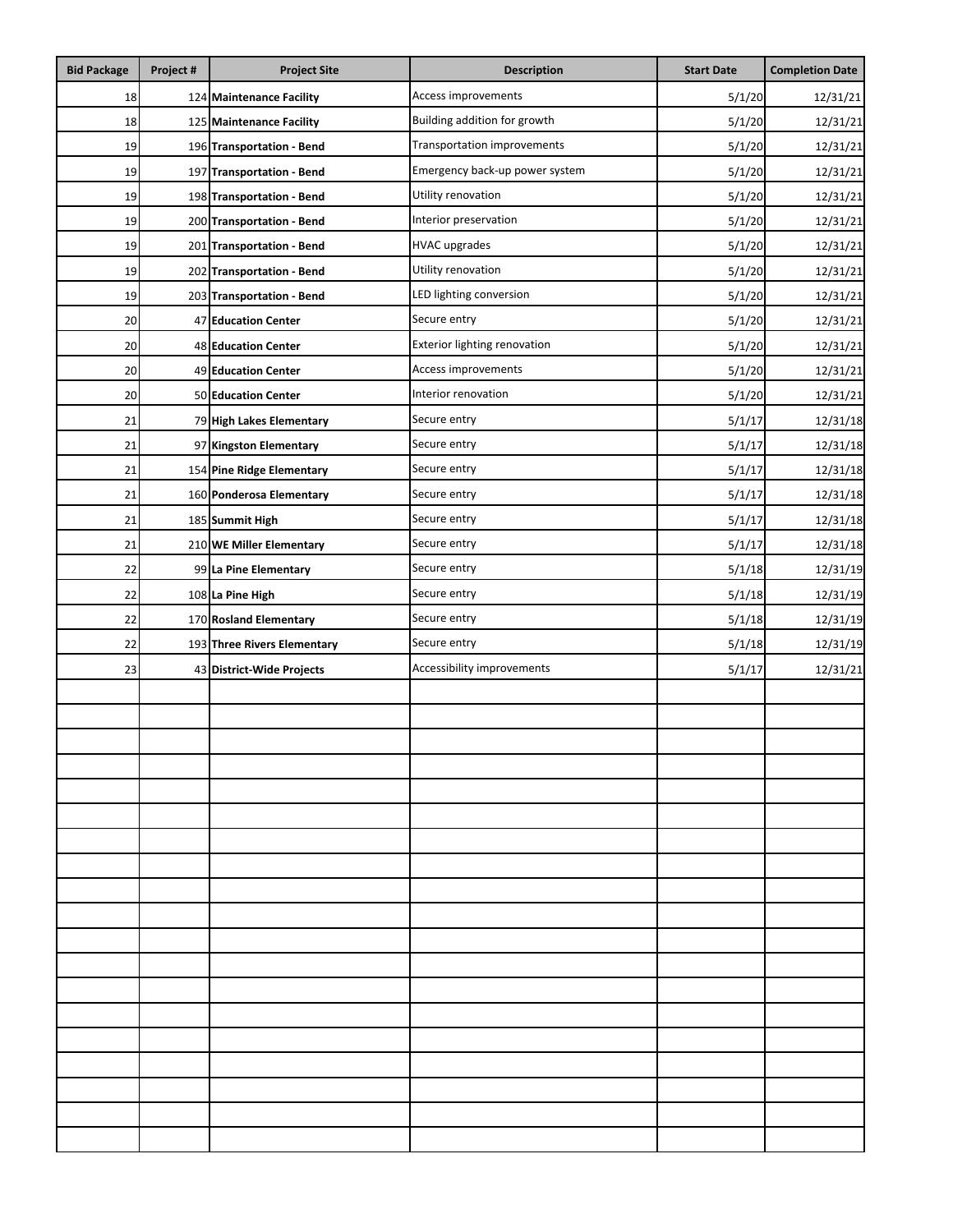|           | <b>Bend-La Pine Schools</b>   |                                     |                   |                   |                   |        |         |      |
|-----------|-------------------------------|-------------------------------------|-------------------|-------------------|-------------------|--------|---------|------|
|           | <b>2017 BOND</b>              |                                     |                   |                   |                   |        |         |      |
|           |                               |                                     |                   |                   |                   |        |         |      |
|           |                               | <b>OTHER BOND PROJECTS</b>          |                   |                   |                   |        |         |      |
| 3/27/17   |                               |                                     |                   |                   |                   |        |         |      |
|           |                               |                                     |                   | <b>Completion</b> |                   |        |         |      |
| Project # | <b>Project Site</b>           | <b>Description</b>                  | <b>Start Date</b> | <b>Date</b>       | <b>Facilities</b> | Maint. | Roofing | Tech |
|           | 26 Buckingham Elementary      | Classroom climate                   | 4/1/18            | 8/31/18           | Χ                 |        |         |      |
|           | 27 Buckingham Elementary      | Building exterior preservation      | 4/1/18            | 8/31/18           | X                 |        |         |      |
|           | 28 Buckingham Elementary      | Building exterior preservation      | 4/1/18            | 8/31/18           | X                 |        |         |      |
|           | 33 Cascade Middle             | Replace bleachers in gym            | 6/1/17            | 9/1/17            | X                 |        |         |      |
|           | 37 Distribution Center        | Access improvements                 | 4/1/21            | 8/31/21           | X                 |        |         |      |
|           | <b>38 Distribution Center</b> | Safety improvements                 | 4/1/21            | 8/31/21           | X                 |        |         |      |
|           | <b>39 Distribution Center</b> | <b>HVAC</b> upgrades                | 4/1/21            | 8/31/21           | X                 |        |         |      |
|           | 40 Distribution Center        | <b>Exterior renovation</b>          | 4/1/21            | 8/31/21           | X                 |        |         |      |
|           | 80 High Lakes Elementary      | Safety improvements                 | 4/1/21            | 8/31/21           | X                 |        |         |      |
|           | 81 High Lakes Elementary      | Fire doors in main corridors        | 4/1/21            | 8/31/21           | X                 |        |         |      |
|           | 94 Kenwood Elementary         | Interior preservation               | 4/1/18            | 8/31/18           | X                 |        |         |      |
|           | 100 La Pine Elementary        | Interior preservation               | 4/1/19            | 8/31/19           | X                 |        |         |      |
|           | 101 La Pine Elementary        | Interior preservation               | 4/1/19            | 8/31/19           | X                 |        |         |      |
|           | 102 La Pine Elementary        | LED lighting conversion             | 4/1/19            | 8/31/19           | X                 |        |         |      |
|           | 103 La Pine Elementary        | Fire doors in main corridors        | 4/1/19            | 8/31/19           | X                 |        |         |      |
|           | 109 La Pine High              | Safety improvements                 | 4/1/19            | 8/31/19           | X                 |        |         |      |
|           | 155 Pine Ridge Elementary     | Fire doors in main corridors        | 4/1/20            | 8/31/20           | X                 |        |         |      |
|           | 157 Pine Ridge Elementary     | Classroom climate                   | 4/1/20            | 8/31/20           | X                 |        |         |      |
|           | 161 Ponderosa Elementary      | Classroom climate                   | 4/1/20            | 8/31/20           | X                 |        |         |      |
|           | 162 Ponderosa Elementary      | Grounds and drainage improvements   | 4/1/20            | 8/31/20           | Χ                 |        |         |      |
|           | 171 Rosland Elementary        | Fire doors in main corridors        | 4/1/19            | 8/31/19           | X                 |        |         |      |
|           | 184 Summit High               | Building exterior preservation      | 4/1/18            | 8/31/18           | X                 |        |         |      |
|           | 186 Summit High               | Access improvements                 | 4/1/18            | 8/31/18           | X                 |        |         |      |
|           | 187 Summit High               | Improve site traffic and/or parking | 4/1/18            | 8/31/18           | X                 |        |         |      |
|           | 194 Three Rivers Elementary   | Grounds and drainage improvements   | 4/1/20            | 8/31/20           | X                 |        |         |      |
|           | 195 Three Rivers Elementary   | Modernize playground                | 4/1/20            | 8/31/20           | X                 |        |         |      |
|           | 204 Transportation - La Pine  | Safety improvements                 | 4/1/21            | 8/31/21           | X                 |        |         |      |
|           | 205 Transportation - La Pine  | Transporation improvements          | 4/1/21            | 8/31/21           | X                 |        |         |      |
|           | 206 Transportation - La Pine  | <b>HVAC</b> upgrades                | 4/1/21            | 8/31/21           | X                 |        |         |      |
|           | 207 Transportation - La Pine  | Transporation improvements          | 4/1/21            | 8/31/21           | X                 |        |         |      |
|           | 24 Buckingham Elementary      | Modernize HVAC controls             | 6/1/19            | 9/1/19            |                   | X      |         |      |
|           | 52 Elk Meadow Elementary      | Boiler efficiency upgrades          | 5/1/18            | 12/31/19          |                   | X      |         |      |
|           | 78 High Lakes Elementary      | Modernize HVAC controls             | 6/1/18            | 9/1/18            |                   | X      |         |      |
|           | 96 Kingston Elementary        | Modernize HVAC controls             | 6/1/20            | 9/1/20            |                   | X      |         |      |
|           | 105 La Pine High              | <b>HVAC upgrades</b>                | 6/1/17            | 9/1/17            |                   | X      |         |      |
|           | 106 La Pine High              | <b>HVAC</b> upgrades                | 6/1/17            | 9/1/17            |                   | X      |         |      |
|           | 133 Mountain View High        | Modernize HVAC controls             | 6/1/19            | 9/1/19            |                   | X      |         |      |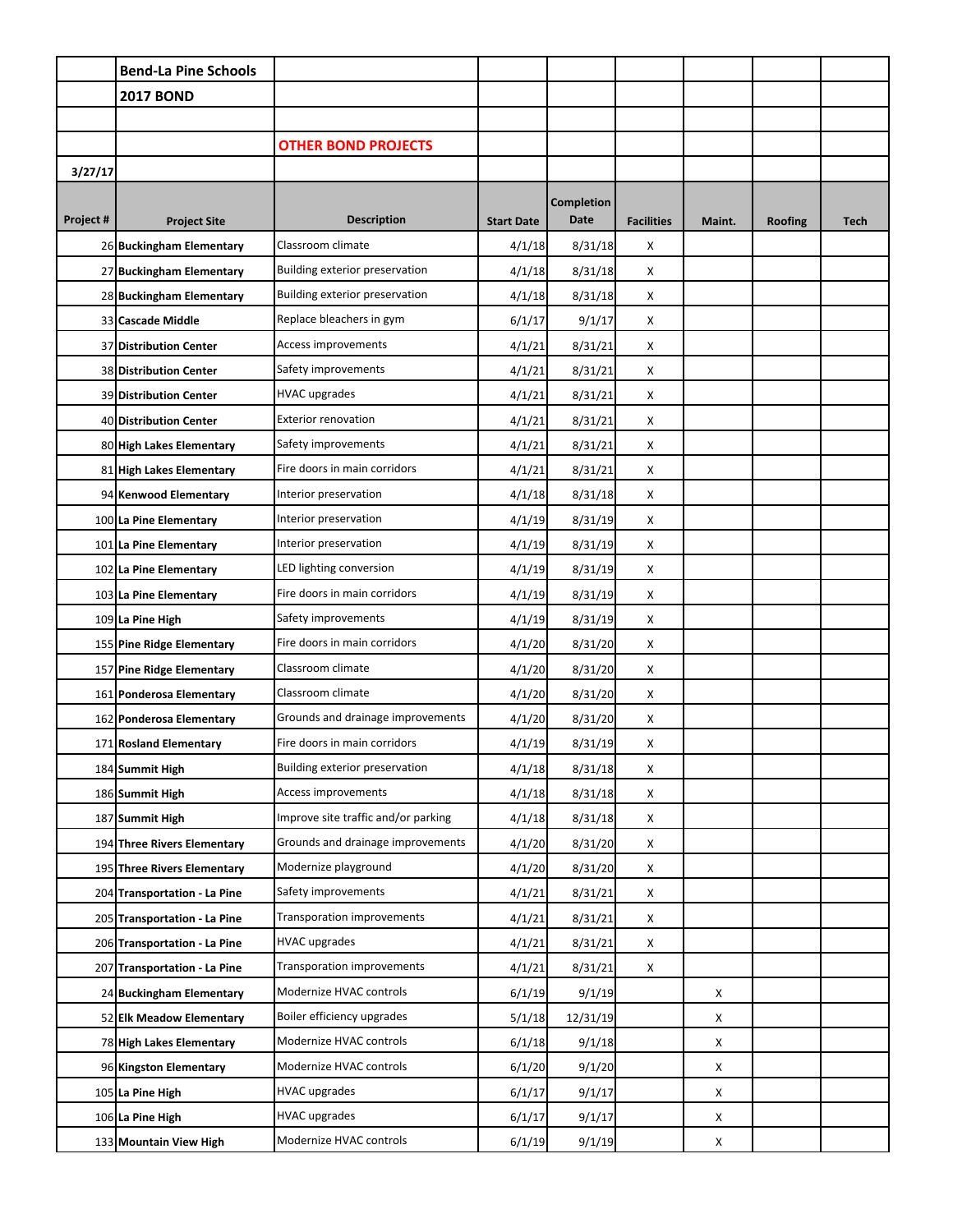| Project # | <b>Project Site</b>        | <b>Description</b>         | <b>Start Date</b> | <b>Completion</b><br>Date | <b>Facilities</b> | Maint. | <b>Roofing</b> | <b>Tech</b> |
|-----------|----------------------------|----------------------------|-------------------|---------------------------|-------------------|--------|----------------|-------------|
|           | 153 Pine Ridge Elementary  | Modernize HVAC controls    | 6/1/17            | 9/1/17                    |                   | X      |                |             |
|           | 156 Pine Ridge Elementary  | Boiler efficiency upgrades | 6/1/17            | 9/1/17                    |                   | X      |                |             |
|           | 159 Ponderosa Elementary   | Modernize HVAC controls    | 6/1/17            | 9/1/17                    |                   | X      |                |             |
|           | 174 Sky View Middle        | Modernize HVAC controls    | 6/1/17            | 9/1/17                    |                   | X      |                |             |
|           | 175 Sky View Middle        | Modernize HVAC controls    | 6/1/17            | 9/1/17                    |                   | X      |                |             |
|           | 181 Summit High            | Modernize HVAC controls    | 6/1/18            | 1/18/00                   |                   | X      |                |             |
|           | 209 WE Miller Elementary   | Modernize HVAC controls    | 6/1/21            | 9/1/21                    |                   | X      |                |             |
|           | 5 Bear Creek Elementary    | Replace roof               | 6/1/18            | 9/1/18                    |                   |        | x              |             |
|           | 13 Bend Senior High        | Replace roofs              | 6/1/17            | 9/1/17                    |                   |        | X              |             |
|           | 14 Bend Senior High        | Replace roofs              | 6/1/17            | 9/1/17                    |                   |        | x              |             |
|           | 15 Bend Senior High        | Replace roofs              | 6/1/17            | 9/1/17                    |                   |        | x              |             |
|           | 16 Bend Senior High        | Replace roofs              | 6/1/18            | 9/1/18                    |                   |        | X              |             |
|           | 17 Bend Senior High        | Replace roofs              | 6/1/19            | 9/1/19                    |                   |        | Х              |             |
|           | 18 Bend Senior High        | Replace roofs              | 6/1/17            | 9/1/17                    |                   |        | x              |             |
|           | 19 Bend Senior High        | Replace roofs              | 6/1/17            | 9/1/17                    |                   |        | X              |             |
|           | 25 Buckingham Elementary   | Replace roof               | 6/1/18            | 8/1/18                    |                   |        | Х              |             |
|           | 31 Cascade Middle          | Replace roof               | 6/1/19            | 9/1/19                    |                   |        | х              |             |
|           | 84 Juniper Elementary      | Replace roofs              | 6/1/20            | 9/1/20                    |                   |        | X              |             |
|           | 85 Juniper Elementary      | Replace roofs              | 6/1/20            | 9/1/20                    |                   |        | Х              |             |
|           | 92 Kenwood Elementary      | Replace roofs              | 6/1/21            | 9/1/21                    |                   |        | х              |             |
|           | 93 Kenwood Elementary      | Replace roofs              | na                | na                        |                   |        | X              |             |
|           | 107 La Pine High           | Replace roof               | 6/1/18            | 9/1/18                    |                   |        | Х              |             |
|           | 134 Mountain View High     | Replace roofs              | 6/1/19            | 9/1/19                    |                   |        | x              |             |
|           | 135 Mountain View High     | Replace roofs              | 6/1/19            | 9/1/19                    |                   |        | X              |             |
|           | 136 Mountain View High     | Replace roofs              | 6/1/18            | 9/1/18                    |                   |        | х              |             |
|           | 144 Pilot Butte Middle     | Replace roofs              | 6/1/20            | 9/1/20                    |                   |        | Х              |             |
|           | 145 Pilot Butte Middle     | Replace roofs              | 6/1/21            | 9/1/21                    |                   |        | X              |             |
|           | 146 Pilot Butte Middle     | Replace roofs              | na                | na                        |                   |        | X              |             |
|           | 166 RE Jewell Elementary   | Replace roof               | 6/1/20            | 9/1/20                    |                   |        | Х              |             |
|           | 176 Sky View Middle        | Replace roof               | 6/1/21            | 9/1/21                    |                   |        | X              |             |
|           | 182 Summit High            | Replace roofs              | 6/1/21            | 9/1/21                    |                   |        | X              |             |
|           | 183 Summit High            | Replace roofs              | 6/1/18            | 9/1/18                    |                   |        | Х              |             |
|           | 189 Thompson Elementary    | Replace roof               | 6/1/20            | 9/1/20                    |                   |        | X              |             |
|           | 199 Transportation - Bend  | Replace roof               | 6/1/19            | 9/1/19                    |                   |        | X              |             |
|           | 4 Bear Creek Elementary    | <b>IT Upgrades</b>         | 5/1/17            | 6/1/19                    |                   |        |                | X           |
|           | 12 Bend Senior High        | <b>IT Upgrades</b>         | 5/1/19            | 12/1/21                   |                   |        |                | X           |
|           | 23 Buckingham Elementary   | <b>IT Upgrades</b>         | 5/1/20            | 12/1/21                   |                   |        |                | X           |
|           | 29 Cascade Middle          | <b>IT Upgrades</b>         | 5/1/20            | 12/1/21                   |                   |        |                | X           |
|           | <b>46 Education Center</b> | <b>IT Upgrades</b>         | 5/1/17            | 12/1/21                   |                   |        |                | X           |
|           | 51 Elk Meadow Elementary   | <b>IT Upgrades</b>         | 5/1/20            | 12/1/21                   |                   |        |                | X           |
|           | 62 Ensworth Elementary     | <b>IT Upgrades</b>         | 5/1/20            | 12/1/20                   |                   |        |                | X           |
|           | 69 High Desert Middle      | <b>IT Upgrades</b>         | 5/1/19            | 6/1/20                    |                   |        |                | X           |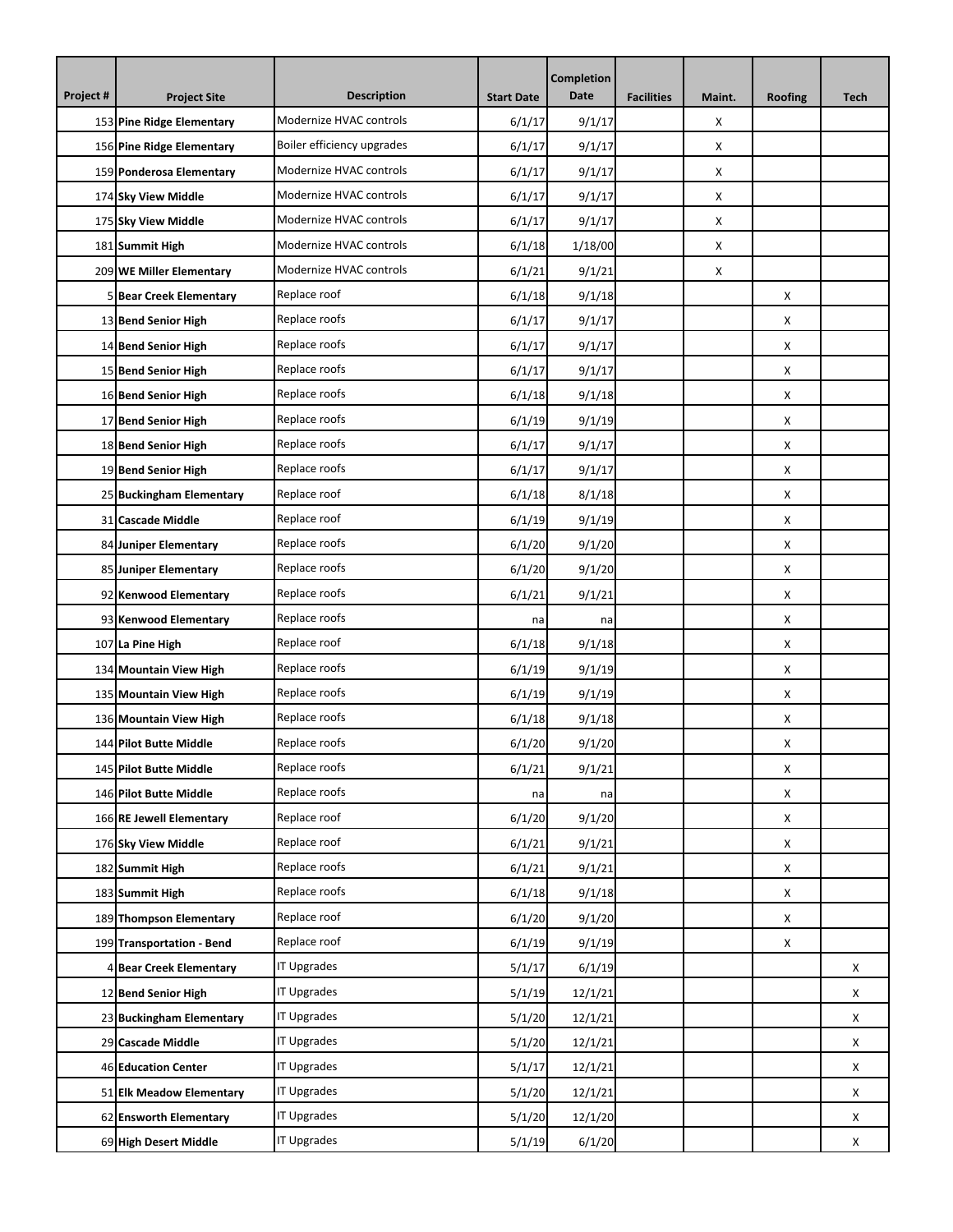|           |                             |                    |                   | <b>Completion</b> |                   |        |         |             |
|-----------|-----------------------------|--------------------|-------------------|-------------------|-------------------|--------|---------|-------------|
| Project # | <b>Project Site</b>         | <b>Description</b> | <b>Start Date</b> | <b>Date</b>       | <b>Facilities</b> | Maint. | Roofing | <b>Tech</b> |
|           | 77 High Lakes Elementary    | <b>IT Upgrades</b> | 5/1/17            | 12/1/18           |                   |        |         | X           |
|           | 82 Juniper Elementary       | <b>IT Upgrades</b> | 5/1/17            | 5/1/19            |                   |        |         | X           |
|           | 91 Kenwood Elementary       | <b>IT Upgrades</b> | 5/1/18            | 6/1/19            |                   |        |         | X           |
|           | 95 Kingston Elementary      | <b>IT Upgrades</b> | 5/1/17            | 12/1/18           |                   |        |         | X           |
|           | 98 La Pine Elementary       | <b>IT Upgrades</b> | 5/1/18            | 12/1/19           |                   |        |         | X           |
|           | 104 La Pine High            | <b>IT Upgrades</b> | 5/1/18            | 12/1/19           |                   |        |         | X           |
|           | 110 La Pine Middle          | <b>IT Upgrades</b> | 5/1/18            | 12/1/19           |                   |        |         | X           |
|           | 116 Lava Ridge Elementary   | <b>IT Upgrades</b> | 5/1/17            | 12/1/20           |                   |        |         | X           |
|           | 126 Marshall High           | <b>IT Upgrades</b> | 5/1/18            | 5/1/20            |                   |        |         | X           |
|           | 132 Mountain View High      | <b>IT Upgrades</b> | 5/1/19            | 12/1/20           |                   |        |         | X           |
|           | 142 Pacific Crest Middle    | <b>IT Upgrades</b> | 5/1/20            | 12/1/21           |                   |        |         | X           |
|           | 143 Pilot Butte Middle      | <b>IT Upgrades</b> | 5/1/17            | 6/1/20            |                   |        |         | X           |
|           | 152 Pine Ridge Elementary   | <b>IT Upgrades</b> | 5/1/17            | 12/1/18           |                   |        |         | X           |
|           | 158 Ponderosa Elementary    | <b>IT Upgrades</b> | 5/1/17            | 12/1/18           |                   |        |         | X           |
|           | 163 RE Jewell Elementary    | <b>IT Upgrades</b> | 5/1/20            | 12/1/21           |                   |        |         | X           |
|           | 169 Rosland Elementary      | <b>IT Upgrades</b> | 5/1/18            | 12/1/19           |                   |        |         | X           |
|           | 172 Silver Rail Elementary  | <b>IT Upgrades</b> | 5/1/20            | 12/1/21           |                   |        |         | X           |
|           | 173 Sky View Middle         | <b>IT Upgrades</b> | 5/1/19            | 12/1/20           |                   |        |         | X           |
|           | 180 Summit High             | <b>IT Upgrades</b> | 5/1/20            | 12/1/21           |                   |        |         | X           |
|           | 188 Thompson Elementary     | <b>IT Upgrades</b> | 5/1/20            | 12/1/21           |                   |        |         | X           |
|           | 192 Three Rivers Elementary | <b>IT Upgrades</b> | 5/1/18            | 12/1/21           |                   |        |         | X           |
|           | 208 WE Miller Elementary    | <b>IT Upgrades</b> | 5/1/17            | 12/1/18           |                   |        |         | X           |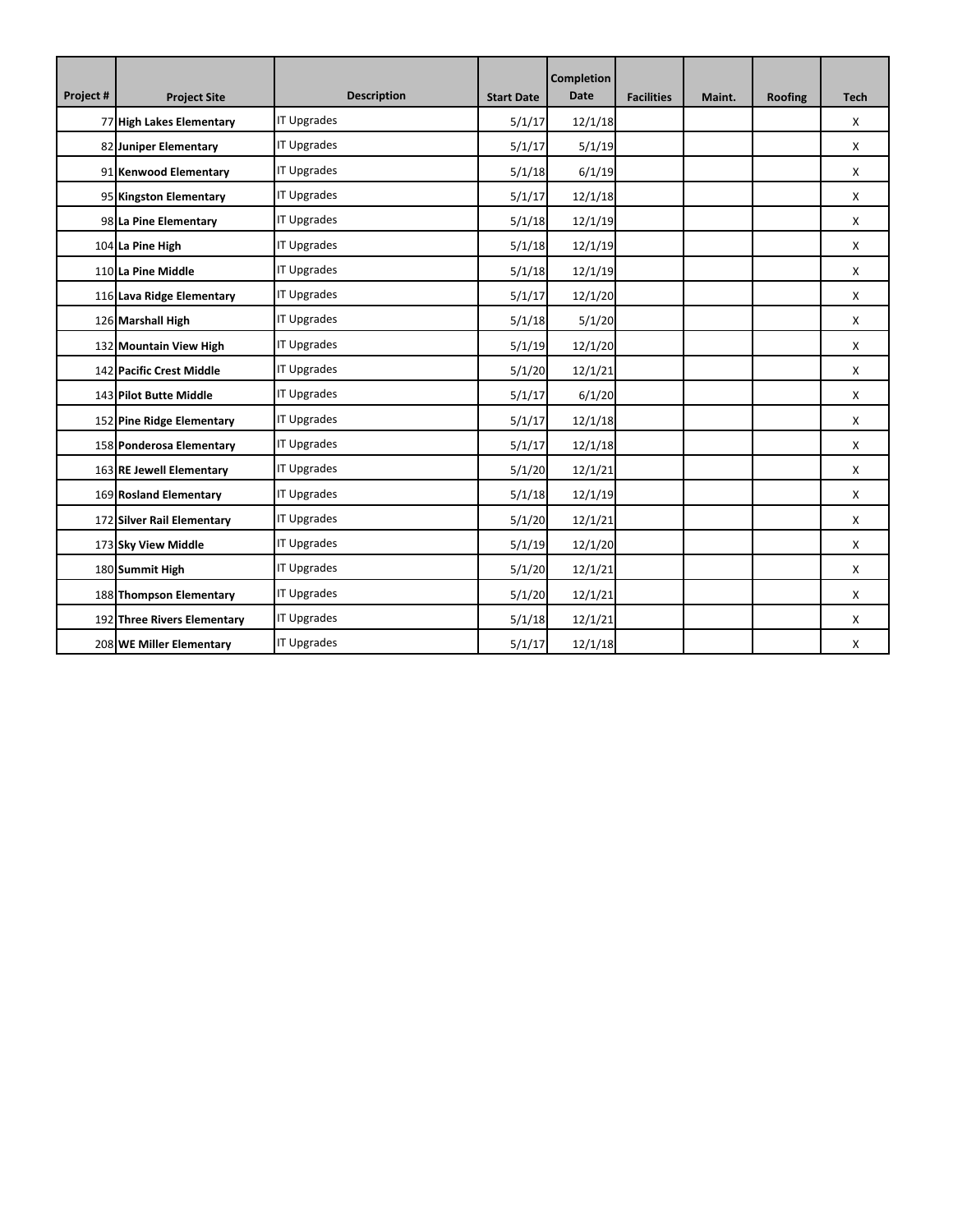|                                                      |                 |      |      |  | <b>2017 BOND PROJECT MASTER SCHEDULE</b> |      |                                                                                               |
|------------------------------------------------------|-----------------|------|------|--|------------------------------------------|------|-----------------------------------------------------------------------------------------------|
| <b>Bid Package</b>                                   | <b>Duration</b> | 2017 | 2018 |  | 2019                                     | 2020 | 2021                                                                                          |
|                                                      |                 |      |      |  |                                          |      | J J A SON DI J F MAM J J A SON DI F MAM J J A SON DI J F MAM J J A SON DI J F MAM J J A SON D |
| <b>BP #1 - New Elementary School</b>                 |                 |      |      |  |                                          |      |                                                                                               |
| <b>Architect RFP</b>                                 | 2 Mo            |      |      |  |                                          |      |                                                                                               |
| <b>Planning/Design</b>                               | 6 Mo            |      |      |  |                                          |      |                                                                                               |
| <b>Bidding/Plan Review</b>                           | 3 Mo            |      |      |  |                                          |      |                                                                                               |
| Construction                                         | 12 Mo           |      |      |  |                                          |      |                                                                                               |
| Post Construction/CX 3 Mo                            |                 |      |      |  |                                          |      |                                                                                               |
| <b>BP #2 - New High School</b>                       |                 |      |      |  |                                          |      |                                                                                               |
| <b>Architect RFP</b>                                 | 2 Mo            |      |      |  |                                          |      |                                                                                               |
| <b>Planning/Design</b>                               | 10 Mo           |      |      |  |                                          |      |                                                                                               |
| <b>Bidding/Plan Review</b><br>Construction           | 3 Mo<br>23 Mo   |      |      |  |                                          |      |                                                                                               |
| Post Construction/CX 6 Mo                            |                 |      |      |  |                                          |      |                                                                                               |
| <b>BP #14 - Pilot Butte Renovation,</b>              |                 |      |      |  |                                          |      |                                                                                               |
| <b>Accessibility, Heated Driveway &amp;</b>          |                 |      |      |  |                                          |      |                                                                                               |
| <b>Stairs, Siding</b>                                |                 |      |      |  |                                          |      |                                                                                               |
| <b>Architect RFP</b>                                 | 2 Mo            |      |      |  |                                          |      |                                                                                               |
| <b>Planning/Design</b>                               | 7 Mo            |      |      |  |                                          |      |                                                                                               |
| <b>Bidding/Plan Review</b>                           | 3 Mo            |      |      |  |                                          |      |                                                                                               |
| Construction                                         | 11 Mo           |      |      |  |                                          |      |                                                                                               |
| Post Construction/CX 9 Mo                            |                 |      |      |  |                                          |      |                                                                                               |
| BP #11 - Lava Ridge Cabinets,                        |                 |      |      |  |                                          |      |                                                                                               |
| LED Lights, Fans, Secure Entry,                      |                 |      |      |  |                                          |      |                                                                                               |
| Fire Doors, Egypt Dr. Ped<br><b>Architect RFP</b>    | 2 Mo            |      |      |  |                                          |      |                                                                                               |
| <b>Planning/Design</b>                               | 7 Mo            |      |      |  |                                          |      |                                                                                               |
| <b>Bidding/Plan Review</b>                           | 3 Mo            |      |      |  |                                          |      |                                                                                               |
| Construction                                         | 11 Mo           |      |      |  |                                          |      |                                                                                               |
| Post Construction/CX 9 Mo                            |                 |      |      |  |                                          |      |                                                                                               |
| BP #12 - Marshall Gym, Secure                        |                 |      |      |  |                                          |      |                                                                                               |
| <b>Entry, Windows &amp; Doors,</b>                   |                 |      |      |  |                                          |      |                                                                                               |
| <b>Security Fence</b><br><b>Architect RFP</b>        | 2 Mo            |      |      |  |                                          |      |                                                                                               |
| <b>Planning/Design</b>                               | 7 Mo            |      |      |  |                                          |      |                                                                                               |
| <b>Bidding/Plan Review</b>                           | 3 Mo            |      |      |  |                                          |      |                                                                                               |
| Construction                                         | 9 Mo            |      |      |  |                                          |      |                                                                                               |
| Post Construction/CX 3 Mo                            |                 |      |      |  |                                          |      |                                                                                               |
| BP #16 - Sky View Accessibility,                     |                 |      |      |  |                                          |      |                                                                                               |
| <b>Site Traffic/Parking, Secure Entry</b>            |                 |      |      |  |                                          |      |                                                                                               |
| <b>Architect RFP</b>                                 | 2 Mo            |      |      |  |                                          |      |                                                                                               |
| <b>Planning/Design</b>                               | 7 Mo            |      |      |  |                                          |      |                                                                                               |
| <b>Bidding/Plan Review</b>                           | 3 Mo<br>5 Mo    |      |      |  |                                          |      |                                                                                               |
| Construction<br><b>Post Construction/CX</b>          | 3 Mo            |      |      |  |                                          |      |                                                                                               |
| BP #21 - Vestibules @ High                           |                 |      |      |  |                                          |      |                                                                                               |
| Lakes, Kingston, Pine Ridge,                         |                 |      |      |  |                                          |      |                                                                                               |
| Ponderosa WF Miller Summit                           |                 |      |      |  |                                          |      |                                                                                               |
| <b>Architect RFP</b>                                 | 2 Mo            |      |      |  |                                          |      |                                                                                               |
| <b>Planning/Design</b><br><b>Bidding/Plan Review</b> | 7 Mo<br>3 Mo    |      |      |  |                                          |      |                                                                                               |
| Construction                                         | 5 Mo            |      |      |  |                                          |      |                                                                                               |
| <b>Post Construction/CX</b>                          | 3 Mo            |      |      |  |                                          |      |                                                                                               |
| <b>BP #3 - Bear Creek Windows,</b>                   |                 |      |      |  |                                          |      |                                                                                               |
| <b>Cafeteria, Vestibule, Fans</b>                    |                 |      |      |  |                                          |      |                                                                                               |
| <b>Architect RFP</b>                                 | 2 Mo            |      |      |  |                                          |      |                                                                                               |
| <b>Planning/Design</b>                               | 7 Mo            |      |      |  |                                          |      |                                                                                               |
| <b>Bidding/Plan Review</b>                           | 3 Mo            |      |      |  |                                          |      |                                                                                               |
| Construction                                         | 9 Mo            |      |      |  |                                          |      |                                                                                               |
| Post Construction/CX 3 Mo                            |                 |      |      |  |                                          |      |                                                                                               |
| <b>BP #9 Juniper Cafeteria,</b>                      |                 |      |      |  |                                          |      |                                                                                               |
| <b>Windows, Fans, Drainage,</b>                      |                 |      |      |  |                                          |      |                                                                                               |
| <b>Ductwork</b><br><b>Architect RFP</b>              | 2 Mo            |      |      |  |                                          |      |                                                                                               |
| <b>Planning/Design</b>                               | 7 Mo            |      |      |  |                                          |      |                                                                                               |
| <b>Bidding/Plan Review</b>                           | 3 Mo            |      |      |  |                                          |      |                                                                                               |
| Construction                                         | 9 Mo            |      |      |  |                                          |      |                                                                                               |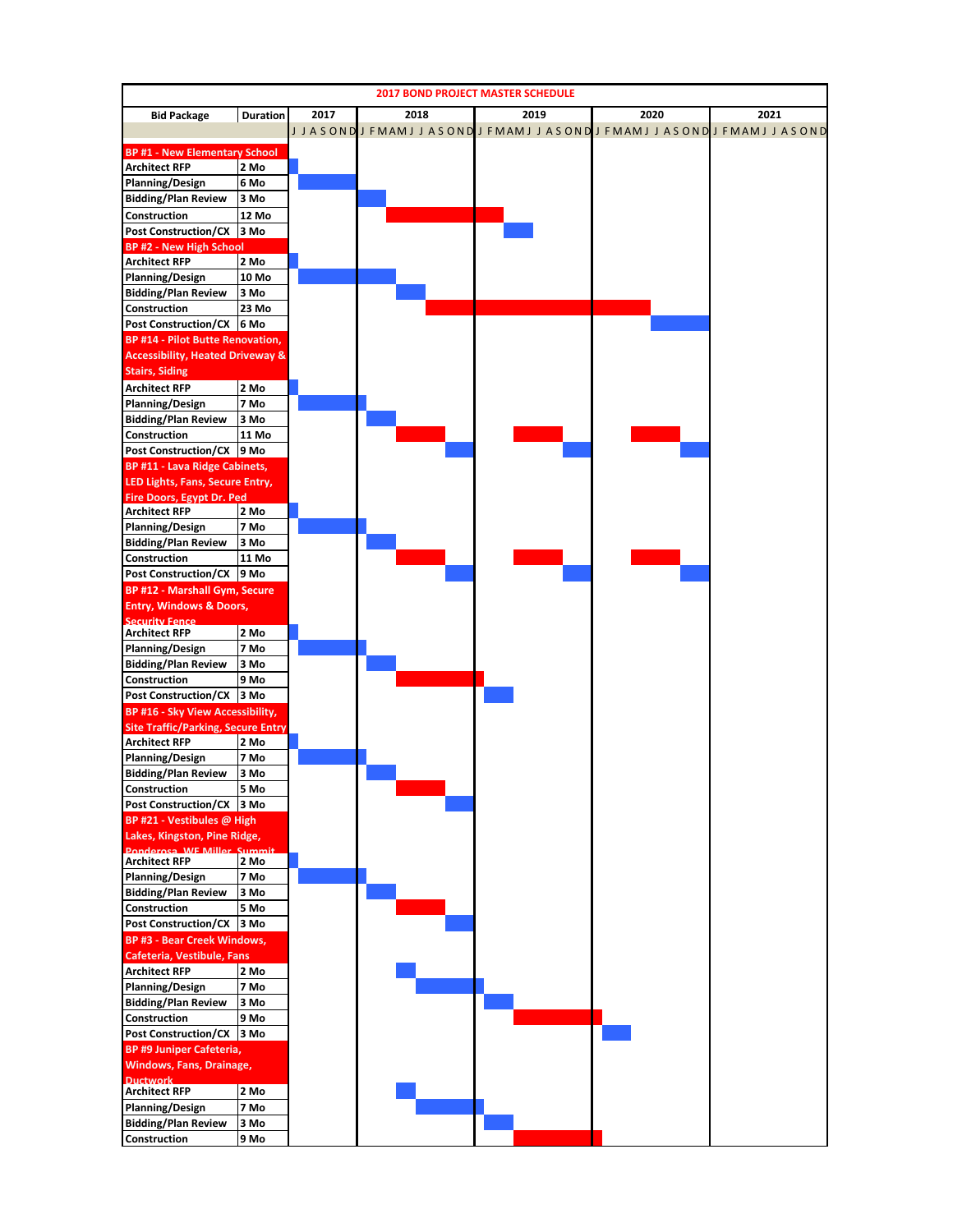| <b>Bid Package</b>                      | <b>Duration</b> | 2017 | 2018 | 2019                                                                         | 2020 | 2021 |
|-----------------------------------------|-----------------|------|------|------------------------------------------------------------------------------|------|------|
|                                         |                 |      |      | J A SOND J FMAMI J A SOND J FMAMI J A SOND J FMAMI J A SOND J FMAMI J A SOND |      |      |
| Post Construction/CX 3 Mo               |                 |      |      |                                                                              |      |      |
| <b>BP #17 - Thompson Renovation,</b>    |                 |      |      |                                                                              |      |      |
| <b>Architect RFP</b>                    | 2 Mo            |      |      |                                                                              |      |      |
| <b>Planning/Design</b>                  | 7 Mo            |      |      |                                                                              |      |      |
| <b>Bidding/Plan Review</b>              | 3 Mo            |      |      |                                                                              |      |      |
| Construction                            | 5 Mo            |      |      |                                                                              |      |      |
| Post Construction/CX 3 Mo               |                 |      |      |                                                                              |      |      |
| BP #6 - Elk Meadow Fire Alarm,          |                 |      |      |                                                                              |      |      |
| <b>LED Lights, Fans, Drainage</b>       |                 |      |      |                                                                              |      |      |
| <b>Improvements, Stage</b>              |                 |      |      |                                                                              |      |      |
| <b>Renovation, Secure Entry, Left</b>   |                 |      |      |                                                                              |      |      |
| <b>Architect RFP</b>                    | 2 Mo            |      |      |                                                                              |      |      |
| <b>Planning/Design</b>                  | 7 Mo            |      |      |                                                                              |      |      |
| <b>Bidding/Plan Review</b>              | 3 Mo            |      |      |                                                                              |      |      |
| Construction                            | 5 Mo            |      |      |                                                                              |      |      |
| Post Construction/CX 3 Mo               |                 |      |      |                                                                              |      |      |
| BP #22 - Vestubules @ La Pine           |                 |      |      |                                                                              |      |      |
| Elem, La Pine High, Three Rivers,       |                 |      |      |                                                                              |      |      |
| <b>Rosland</b>                          |                 |      |      |                                                                              |      |      |
| <b>Architect RFP</b>                    | 2 Mo            |      |      |                                                                              |      |      |
| <b>Planning/Design</b>                  | 7 Mo            |      |      |                                                                              |      |      |
| <b>Bidding/Plan Review</b>              | 3 Mo            |      |      |                                                                              |      |      |
| Construction                            | 5 Mo            |      |      |                                                                              |      |      |
| Post Construction/CX 3 Mo               |                 |      |      |                                                                              |      |      |
| BP #10 - La Pine Middle Science,        |                 |      |      |                                                                              |      |      |
| <b>Floor Coverings, Secure</b>          |                 |      |      |                                                                              |      |      |
| <b>Architect RFP</b>                    | 2 Mo            |      |      |                                                                              |      |      |
| <b>Planning/Design</b>                  | 7 Mo            |      |      |                                                                              |      |      |
| <b>Bidding/Plan Review</b>              | 3 Mo            |      |      |                                                                              |      |      |
| Construction                            | 5 Mo            |      |      |                                                                              |      |      |
| Post Construction/CX 3 Mo               |                 |      |      |                                                                              |      |      |
| <b>BP #13 - Mtn View Accessibility,</b> |                 |      |      |                                                                              |      |      |
| <b>Secure Entry, Ped</b>                |                 |      |      |                                                                              |      |      |
| <b>Improvements, HVAC Upgrades</b>      |                 |      |      |                                                                              |      |      |
| <b>Architect RFP</b>                    | 2 Mo            |      |      |                                                                              |      |      |
| <b>Planning/Design</b>                  | 7 Mo            |      |      |                                                                              |      |      |
| <b>Bidding/Plan Review</b>              | 3 Mo            |      |      |                                                                              |      |      |
| Construction                            | 5 Mo            |      |      |                                                                              |      |      |
| Post Construction/CX 3 Mo               |                 |      |      |                                                                              |      |      |
| BP #4 - Bend High Renovation,           |                 |      |      |                                                                              |      |      |
| <b>Kitchen, Secure Entry</b>            |                 |      |      |                                                                              |      |      |
| <b>Architect RFP</b>                    | 2 Mo            |      |      |                                                                              |      |      |
| <b>Planning/Design</b>                  | 7 Mo            |      |      |                                                                              |      |      |
| <b>Bidding/Plan Review</b>              | 3 Mo            |      |      |                                                                              |      |      |
| Construction                            | 17 Mo           |      |      |                                                                              |      |      |
| Post Construction/CX 3 Mo               |                 |      |      |                                                                              |      |      |
| BP #8 - High Desert Gym, LED            |                 |      |      |                                                                              |      |      |
| Lights, Bleachers, Ductwork,            |                 |      |      |                                                                              |      |      |
| <b>Secure Entry, Pavement, Exterior</b> |                 |      |      |                                                                              |      |      |
| <b>Windows</b>                          |                 |      |      |                                                                              |      |      |
| <b>Architect RFP</b>                    | 2 Mo            |      |      |                                                                              |      |      |
| <b>Planning/Design</b>                  | 7 Mo            |      |      |                                                                              |      |      |
| <b>Bidding/Plan Review</b>              | 3 Mo            |      |      |                                                                              |      |      |
| Construction                            | 9 Mo            |      |      |                                                                              |      |      |
| Post Construction/CX 3 Mo               |                 |      |      |                                                                              |      |      |
| <b>BP #15 - Jewell Cafeteria, HVAC</b>  |                 |      |      |                                                                              |      |      |
| <b>Upgrades, Gym Floor</b>              |                 |      |      |                                                                              |      |      |
| <b>Architect RFP</b>                    | 2 Mo            |      |      |                                                                              |      |      |
| <b>Planning/Design</b>                  | 7 Mo            |      |      |                                                                              |      |      |
| <b>Bidding/Plan Review</b>              | 3 Mo            |      |      |                                                                              |      |      |
| Construction                            | 9 Mo            |      |      |                                                                              |      |      |
| Post Construction/CX 3 Mo               |                 |      |      |                                                                              |      |      |
| BP #5 - Cascade Art & Woods             |                 |      |      |                                                                              |      |      |
| <b>Renovation, Lockers, Entry</b>       |                 |      |      |                                                                              |      |      |
|                                         |                 |      |      |                                                                              |      |      |
| <b>Architect RFP</b>                    | 2 Mo            |      |      |                                                                              |      |      |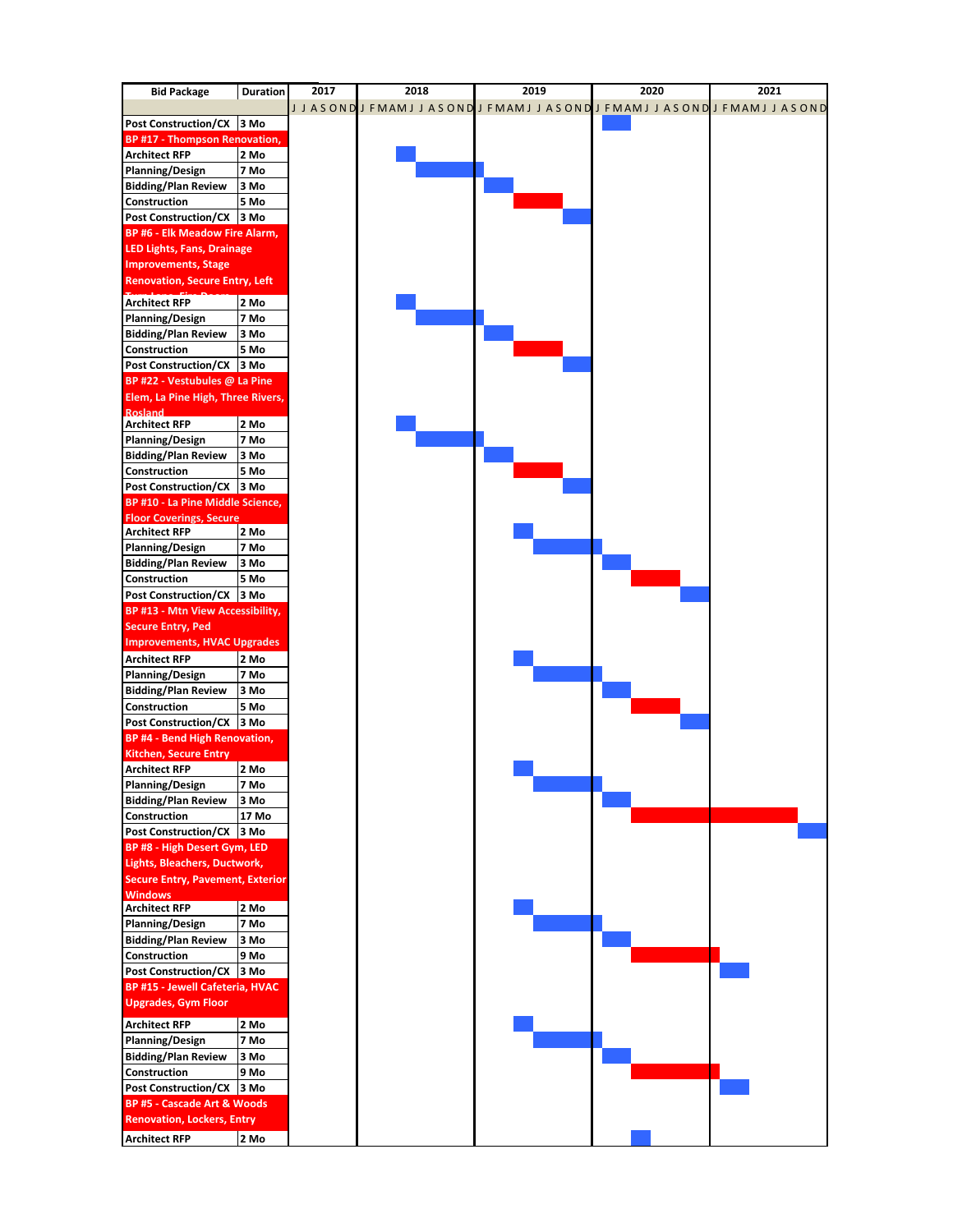| <b>Bid Package</b>                       | <b>Duration</b>   | 2017 | 2018 | 2019 | 2020                                                                      | 2021 |
|------------------------------------------|-------------------|------|------|------|---------------------------------------------------------------------------|------|
|                                          |                   |      |      |      | J J ASONDIJ FMAMJ J ASONDIJ FMAMJ J ASONDIJ FMAMJ J ASONDIJ FMAMJ J ASOND |      |
| <b>Planning/Design</b>                   | 7 Mo              |      |      |      |                                                                           |      |
| <b>Bidding/Plan Review</b>               | 3 Mo              |      |      |      |                                                                           |      |
|                                          |                   |      |      |      |                                                                           |      |
| Construction                             | 5 Mo              |      |      |      |                                                                           |      |
| Post Construction/CX 3 Mo                |                   |      |      |      |                                                                           |      |
| BP #7 - Ensworth Boilers, Fans,          |                   |      |      |      |                                                                           |      |
| <b>Secure Entry, Prevent Roof</b>        |                   |      |      |      |                                                                           |      |
| <b>Access</b><br><b>Architect RFP</b>    | 2 Mo              |      |      |      |                                                                           |      |
| <b>Planning/Design</b>                   | 7 Mo              |      |      |      |                                                                           |      |
| <b>Bidding/Plan Review</b>               | 3 Mo              |      |      |      |                                                                           |      |
| Construction                             | 5 Mo              |      |      |      |                                                                           |      |
| Post Construction/CX 3 Mo                |                   |      |      |      |                                                                           |      |
| <b>BP #18 - Maintenance Addition,</b>    |                   |      |      |      |                                                                           |      |
| <b>Garage Openers</b>                    |                   |      |      |      |                                                                           |      |
|                                          |                   |      |      |      |                                                                           |      |
| <b>Architect RFP</b>                     | 2 Mo              |      |      |      |                                                                           |      |
| <b>Planning/Design</b>                   | 7 Mo              |      |      |      |                                                                           |      |
| <b>Bidding/Plan Review</b>               | 3 Mo              |      |      |      |                                                                           |      |
| Construction                             | 5 Mo              |      |      |      |                                                                           |      |
| Post Construction/CX 3 Mo                |                   |      |      |      |                                                                           |      |
| <b>BP #19 - Transportation Bend</b>      |                   |      |      |      |                                                                           |      |
| <b>Bus Wash, Backup Generator,</b>       |                   |      |      |      |                                                                           |      |
| <b>Electrical Svc Upgrade, Remodel</b>   |                   |      |      |      |                                                                           |      |
| <b>Office Space to Shop Space, New</b>   |                   |      |      |      |                                                                           |      |
| <b>Heating, Replace Plumbing,</b>        |                   |      |      |      |                                                                           |      |
| <b>Upgrade Exterior Lighting</b>         |                   |      |      |      |                                                                           |      |
| <b>Architect RFP</b>                     | 2 Mo              |      |      |      |                                                                           |      |
| <b>Planning/Design</b>                   | 7 Mo              |      |      |      |                                                                           |      |
| <b>Bidding/Plan Review</b>               | 3 Mo              |      |      |      |                                                                           |      |
| Construction                             | 5 Mo              |      |      |      |                                                                           |      |
| Post Construction/CX 3 Mo                |                   |      |      |      |                                                                           |      |
| BP #20 - Admin Secure Entry,             |                   |      |      |      |                                                                           |      |
| <b>Stairs, Floor Coverings, Exterior</b> |                   |      |      |      |                                                                           |      |
| <b>Lighting</b>                          |                   |      |      |      |                                                                           |      |
| <b>Architect RFP</b>                     | 2 Mo              |      |      |      |                                                                           |      |
| <b>Planning/Design</b>                   | 7 Mo              |      |      |      |                                                                           |      |
| <b>Bidding/Plan Review</b>               | 3 Mo              |      |      |      |                                                                           |      |
| Construction                             | 5 Mo              |      |      |      |                                                                           |      |
| Post Construction/CX 3 Mo                |                   |      |      |      |                                                                           |      |
| <b>District Wide Pavement &amp;</b>      |                   |      |      |      |                                                                           |      |
| <b>Concrete Work</b>                     |                   |      |      |      |                                                                           |      |
| <b>Architect RFP</b>                     |                   |      |      |      |                                                                           |      |
| <b>Planning/Design</b>                   |                   |      |      |      |                                                                           |      |
| Bidding/Plan Review 10 Mo                |                   |      |      |      |                                                                           |      |
| Construction                             | 20 Mo             |      |      |      |                                                                           |      |
| <b>Post Construction/CX</b>              |                   |      |      |      |                                                                           |      |
| <b>Roof Projects</b>                     |                   |      |      |      |                                                                           |      |
| <b>Architect RFP</b>                     |                   |      |      |      |                                                                           |      |
| <b>Planning/Design</b>                   |                   |      |      |      |                                                                           |      |
| <b>Bidding/Plan Review</b>               | 10 Mo             |      |      |      |                                                                           |      |
| Construction                             | $20\ \mathrm{Mo}$ |      |      |      |                                                                           |      |
| <b>Post Construction/CX</b>              |                   |      |      |      |                                                                           |      |
| <b>Facilities Projects</b>               |                   |      |      |      |                                                                           |      |
| <b>Architect RFP</b>                     |                   |      |      |      |                                                                           |      |
| <b>Planning/Design</b>                   |                   |      |      |      |                                                                           |      |
| <b>Bidding/Plan Review</b>               | 10 Mo             |      |      |      |                                                                           |      |
| Construction                             | 20 Mo             |      |      |      |                                                                           |      |
| <b>Post Construction/CX</b>              |                   |      |      |      |                                                                           |      |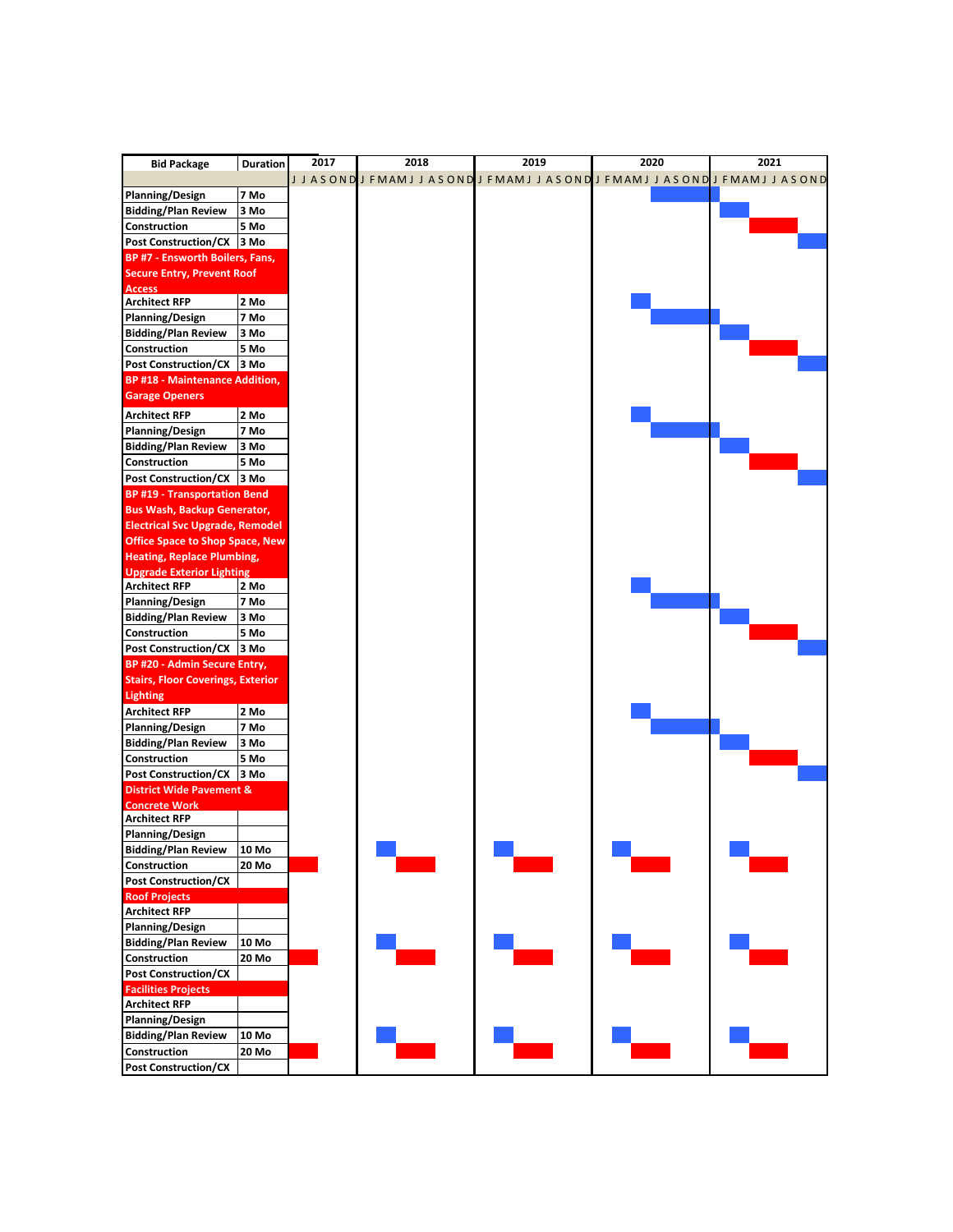## *GLOSSARY OF TERMS*

| <b>New Construction:</b>           | Actual construction costs for new building construction,<br>including site<br>package bids, general construction<br>package bids.                                                                                                                                                                                                                                                                                                                                                                                                            |
|------------------------------------|----------------------------------------------------------------------------------------------------------------------------------------------------------------------------------------------------------------------------------------------------------------------------------------------------------------------------------------------------------------------------------------------------------------------------------------------------------------------------------------------------------------------------------------------|
| <b>Renovation Construction:</b>    | Actual construction costs for renovation work, including<br>remodel of existing buildings and mechanical/electrical<br>upgrade bid packages                                                                                                                                                                                                                                                                                                                                                                                                  |
| <b>Construction Contingency:</b>   | Change orders during construction to the contracts noted<br>This amount is based on historical cost<br>above.<br>information and is typical for all construction projects.                                                                                                                                                                                                                                                                                                                                                                   |
| <b>Furniture and Equipment:</b>    | Fixed equipment necessary for the proper opening of<br>school. This includes desks, chairs, file cabinets, tables,<br>but does not include books, instructional materials, office<br>supplies, etc. Computers, peripherals, software and<br>other equipment not permanently incorporated into the<br>network configuration at the schools is not accounted for<br>in this line item budget.                                                                                                                                                  |
| Architect/Engineer:                | Design service fees, based on previously negotiated<br>lump sum contracts, and paid over time according to a<br>previously agreed to distribution.<br>This includes the<br>architect and all the design sub-consultants retained by<br>the architects necessary to complete the design drawings<br>and specifications.                                                                                                                                                                                                                       |
| <b>Educational Specifications:</b> | Through visioning processes, staff interviews and<br>feedback sessions, incorporating community concern<br>and comment, and providing recommended guidelines,<br>the Program of Requirements (Educational Specification)<br>are created. The Architect will provide this service under<br>their contracts. In other situations, a separate consultant<br>is retained to provide this Educational Specification,<br>which is then made as a basis for the architect's contract,<br>for the architect to use as a guideline to design towards. |
| <b>Traffic Study:</b>              | Recent changes to the Planning Codes may require a<br>Traffic Impact Study in some areas. This is particularly<br>noted in the City of Bend. This provides a basis for the<br>determination of required road improvements<br><b>or</b><br>development adjacent to the site to manage the<br>increased traffic load in a way that does not adversely<br>impact the surrounding neighborhood. A separate<br>consultant will be retained to complete any Traffic Impact<br>Studies.                                                             |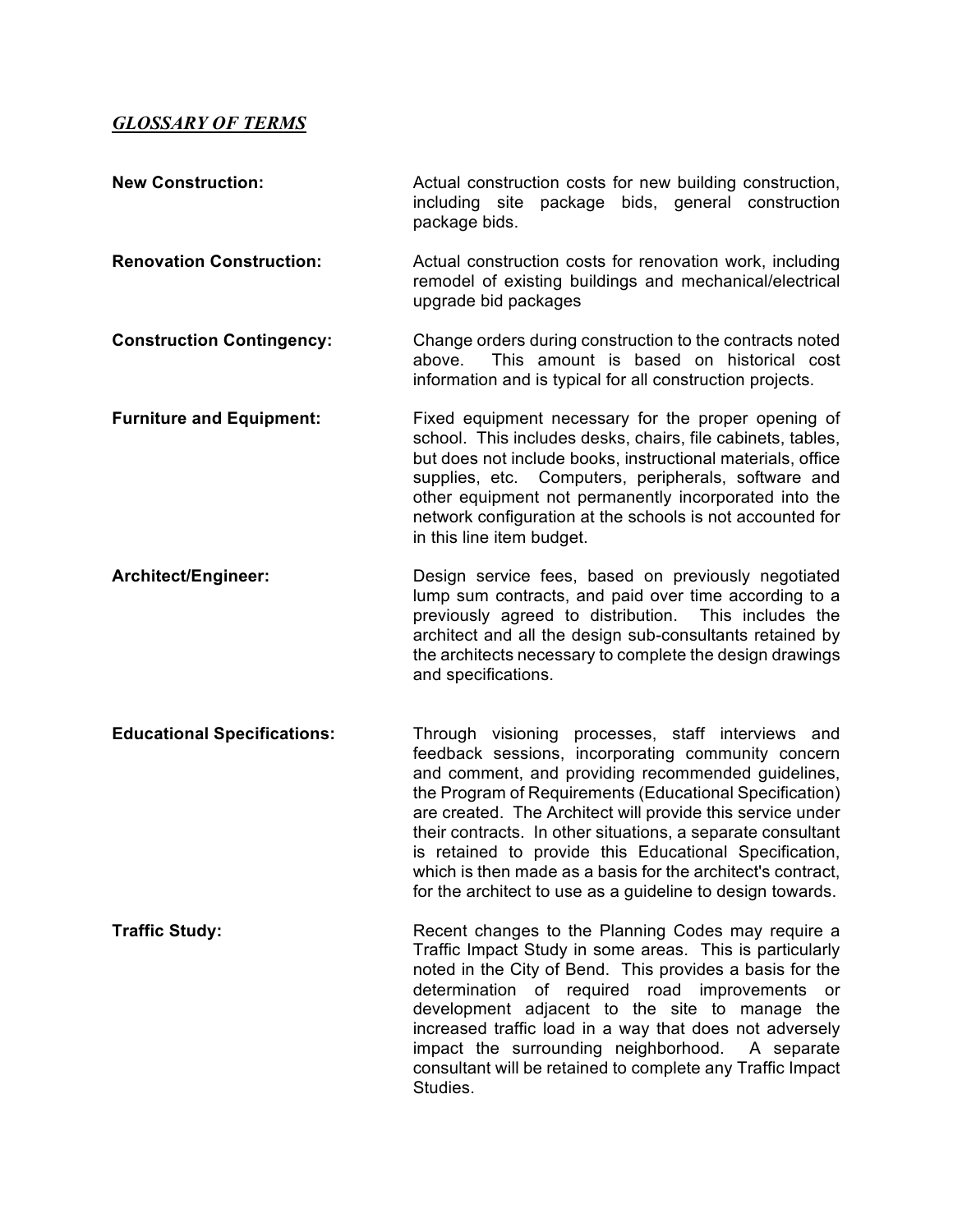| <b>Site Civil Survey:</b> | Boundary, topographical, and prominent features must                                                                  |
|---------------------------|-----------------------------------------------------------------------------------------------------------------------|
|                           | be determined at each site prior to beginning Site Design.<br>A separate consultant will be retained to complete this |
|                           | required surveying. This information is then provided to                                                              |
|                           | the architects for their use in design.                                                                               |

- **Geotechnical Investigations:** Surface features, subsurface soil conditions, and design information is obtained by a geotechnical investigation firm for the sole use of the design consultant. This investigation is also required by code, with a seismic site survey included to be provided with the Building Permit Submittal. Information obtained include recommendations for site and building drainage, road and sidewalk design recommendations, and building slab and foundation design recommendations. This service will be retained by a separate consultant.
- **Inspection and Testing:** Review and non-destructive testing of structural components such as building pad, base rock material, foundation formwork, reinforcing/concrete placement, laboratory testing of concrete samples from each concrete pour, and any other special inspections required by code.
- **Bid Advert/Bid Documents:** Legal advertisements in the Daily Journal of Commerce, the Bend Bulletin and any other publications necessary to adequately advertise critical information relative to the project bid requirements. Printing and distribution of the Bid Documents, as well as any Bid Period clarifications (addenda).
- **Insurances:** The Course of Construction, or Builders Risk, insurance is purchased for the project to cover any damage, theft, vandalism, etc. which might occur to the property. This insurance is for the benefit of the District and does not cover the contractor's losses, other than major equipment loss.
- **Legal Fees:** The Strong Puttorney's fees for land use issues (Burden of Proof Statements), advice during land use process, Construction Document Review (General Conditions of the Construction Contract), and advice during construction with respect to potentially contentious or litigious issues.
- **Land Use, SDC's, Bldg Permits:** Application costs for Land Use Applications, Payment of Systems Development Charges, Payment for Building Permits, and up-front costs for utility service agreements.
- **Bond Issuance Costs:** Bond Premium and underwriting costs incurred at the time of the sale of the bonds.